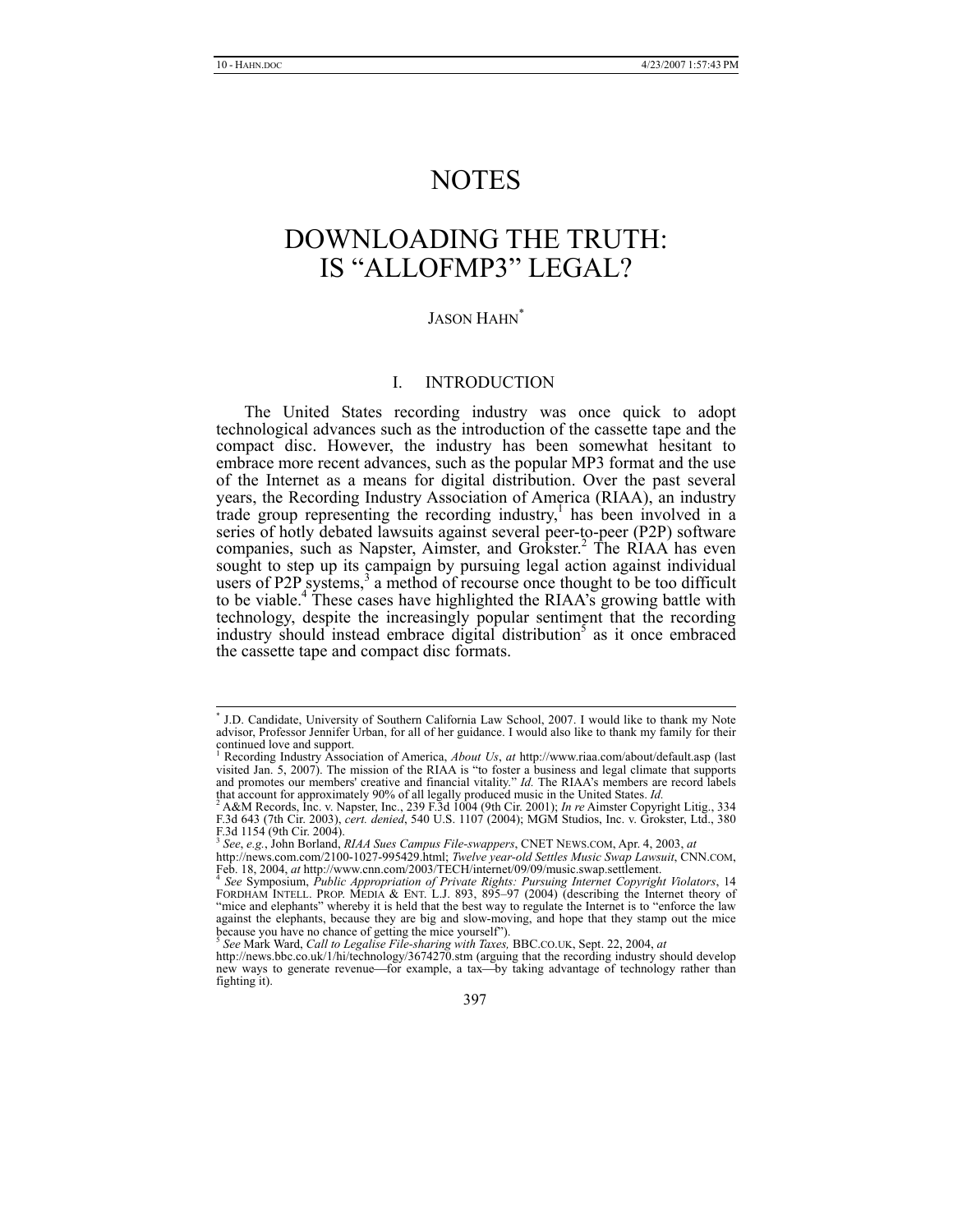Although the recording industry has yet to fully adopt the digital media format as its new medium of choice, it recently granted licenses to several online music stores to distribute digital versions of songs,  $6$  a possible sign that the industry is beginning to soften its stance. Subsequently, sales of legally downloaded songs soared to 581.9 million in 2006, an increase of nearly sixty-five percent over the 352.7 million songs sold in the previous year.<sup>7</sup> Indicators show that digital music sales will likely continue to grow, $\frac{8}{3}$ and the future looks bright for this new form of music distribution.

Most major online music stores, such as Apple's iTunes Store and Real Rhapsody, provide their users with numerous benefits, such as convenient access to a centralized catalog of music and higher quality audio. Furthermore, online music stores help to rid users of moral qualms sometimes associated with using an illegal service, such as Napster, since they are officially recognized as legal vendors of copyrighted music by the RIAA. However, not all online music stores are authorized by the RIAA, especially those located in foreign countries where copyright laws are not quite as stringent as in the United States. One such example is Allofmp3, an online music store based in Russia.<sup>9</sup>

Allofmp3 has gained notoriety for being one of the cheapest online music sites on the Internet. The website provides users with many of the same benefits as its competitors, only at a fraction of the cost and without the implementation of anti-piracy protections, such as Digital Rights Management encryption.<sup>10</sup> While it might be difficult to conceive how Allofmp3 can afford to undercut its competitors by such a large margin, the answer is actually quite simple: unlike its competitors, Allofmp3 does not pay royalties directly to any recording labels or song writers. Instead, the Russian company has an agreement with the Russian Multimedia and Internet Society (ROMS), a performing rights organization that manages digital intellectual property rights in the Russian Federation.<sup>11</sup> Under the

 <sup>6</sup> *See*, *e.g.*, John Borland, *Apple Unveils Music Store*, CNET NEWS.COM, Apr. 28, 2003, *at* 

http://news.com.com/Apple+unveils+music+store/2100-1027\_3-998590.html; Joris Evers, *Real Music Store Opens for Business*, PC WORLD.COM, Jan. 7, 2004, *at* http://www.pcworld.com/article/id,114108 page,1/article.html. 7 Phil Gallo, *Digital Sales Boost Music Industry*, VARIETY, Jan. 5, 2007, *available at* 

http://www.variety.com/article/VR1117956655.html?categoryid=16&cs=1. 8 *See*, *e.g.*, *Piper Jaffray Disputes Report of Weak iTunes Sales*, REUTERS, Dec. 13, 2006, *at* 

http://today.reuters.com/news/articlebusiness.aspx?type=telecomm&storyID=nN13176776&from=busi ness (stating that digital music sales at Apple's iTunes service surged over the first half of 2006); Antone Gonsalves, *Healthy Growth Forecast For Online Music Stores*, INFORMATIONWEEK, Mar. 15, 2006, *at* http://www.informationweek.com/news/showArticle.jhtml?articleID=181504154 (stating that

the online music market is expected to increase sevenfold by 2010).<br><sup>9</sup> Allofmp3 is an Internet music store operated by Mediaservices, Inc., a company based in Russia. Jeff Leeds, *Music Labels' Lawsuit Seeks Shutdown of Russian Online Service*, N.Y. TIMES, Dec. 22, 2006, *available at* http://www.nytimes.com/2006/12/22/technology/22music.html. This Note will make reference to Allofmp3 directly, however, as it is the public face of Mediaservices, Inc. <sup>10</sup> Electronic Frontier Foundation, *Digital Rights Management and Copy Protection Schemes*, *at* http://www.eff.org/IP/DRM/ (last v

http://www.eff.org/IP/DRM/ (last visited Jan. 5, 2007).<br><sup>11</sup> Allofmp3.com, *Top Questions: Is it legal to download music from site AllofMP3.com?, at*<br>http://music.allofmp3.com/help/help.shtml (follow "Is it legal to downlo

AllofMP3.com?" hyperlink) (last visited Jan. 5, 2007) [hereinafter *Is it legal to download music from Allofmp3*]; *see also* Russian Organization for Multimedia & Digital Systems (ROMS)**,** *About ROMS*, *at*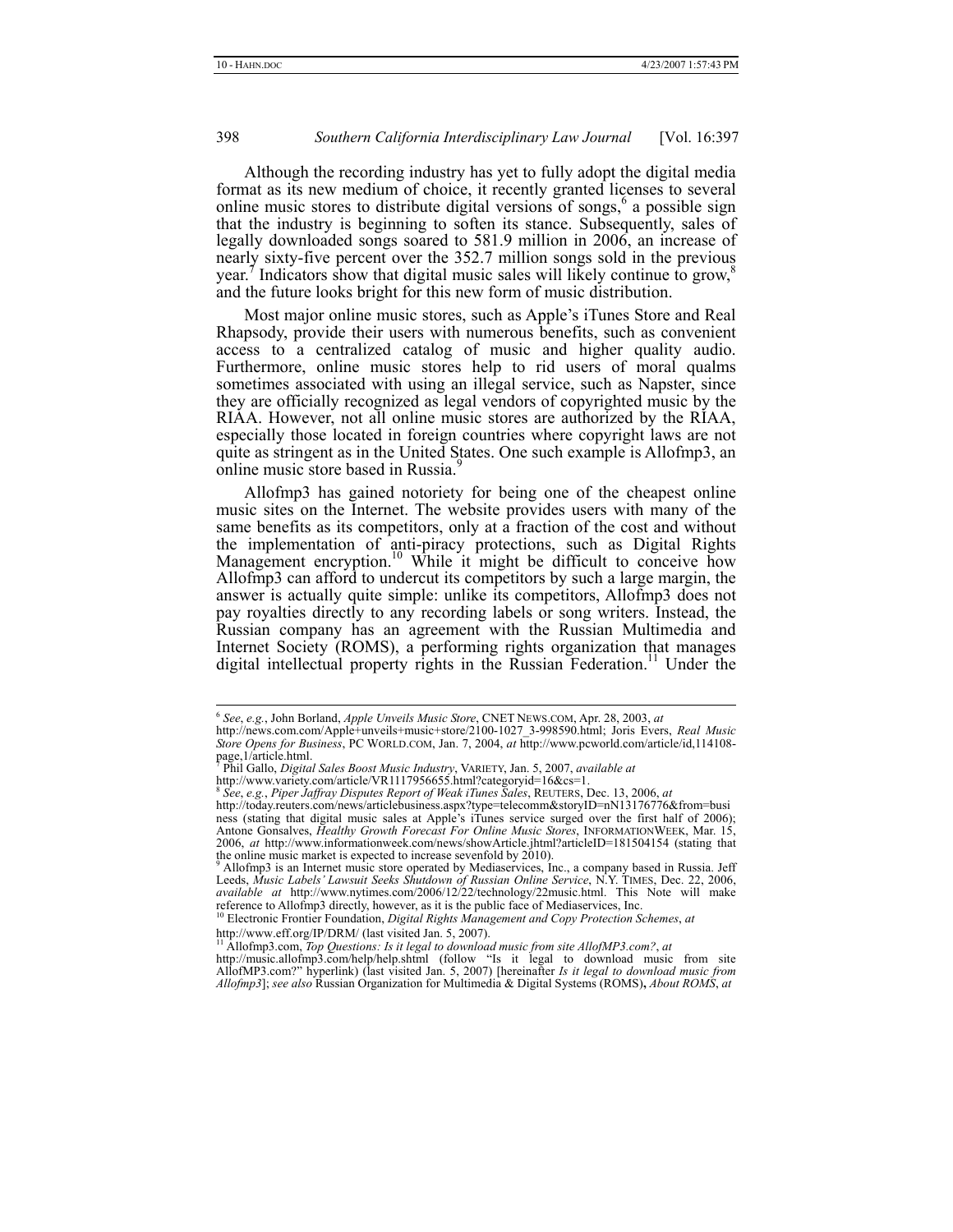agreement, Allofmp3 pays a portion of its revenues to ROMS, which then independently handles the compensation of rights-holders.<sup>1</sup>

Piracy through foreign online music stores marks yet another challenge in a seemingly endless line of technological threats to the recording industry. In relation to previous threats, such as Napster, the RIAA states that the "pretense of legitimacy makes [Allofmp3.com] potentially even more damaging than the shadowy pirate operations that cater only to those users willing to engage in intentional copyright infringement."

On December 20, 2006, the RIAA filed a lawsuit in a Federal District Court in New York seeking monetary damages and an injunction against Allofmp3 from selling copyrighted music without permission.<sup>14</sup> The RIAA claims that US customers illegally downloaded more than 11 million songs from the Russian service between June 2006 and October 2006 alone.15 At a rate of \$150,000 per violation, this would amount to roughly \$1.65 trillion in damages.<sup>16</sup> While there can be no doubt that the recording industry views Allofmp3's actions to be copyright infringement, the international nature of the alleged infringement presents numerous issues for the industry.

This Note evaluates the legal issues involved with Allofmp3, along with the remedies available to rights-holders. Part II identifies the conflict between Allofmp3 and the United States recording industry. Part III discusses the issues that the RIAA will likely face in its upcoming lawsuit against Allofmp3 in United States courts. This section also evaluates whether the New York District Court will exercise jurisdiction over Allofmp3, whether the court will subsequently apply United States or Russian law, and whether infringement has occurred. This section also identifies potential enforceability issues. Finally, Part IV discusses alternative remedies that the recording industry can seek through an appeal to international intellectual property laws, such as the Berne Convention and the World Trade Organization.

#### II. THE CONFLICT BETWEEN ALLOFMP3 AND THE RECORDING INDUSTRY

On the surface, Allofmp3 appears to be similar to any other online music store on the Internet. It offers convenient access to hundreds of thousands of albums, including selections from major music charts around

http://www.roms.ru/index.php?option=com\_content&task=blogsection&id=10 (last visited Feb. 6, 2007). 12 Russian Organization for Multimedia & Digital Systems (ROMS)**,** *About ROMS*,

*at* http://www.roms.ru/index.php?option=com\_content&task=blogsection&id=10 (last visited Feb. 6, 2007). 13 Nate Anderson, *RIAA sues AllofMP3 in US Court*, ARS TECHNICA, Dec. 21, 2006, *at*

http://arstechnica.com/news.ars/post/20061221-8473.html.

<sup>&</sup>lt;sup>14</sup> Leeds, *supra* note 9.<br><sup>15</sup> Jim Welte, *Labels Sue AllofMP3.com for \$1.7 trillion*, MP3.com, Dec. 21, 2006, *at* http://www.mp3.com/news/stories/7794.html. <sup>16</sup> *Id.*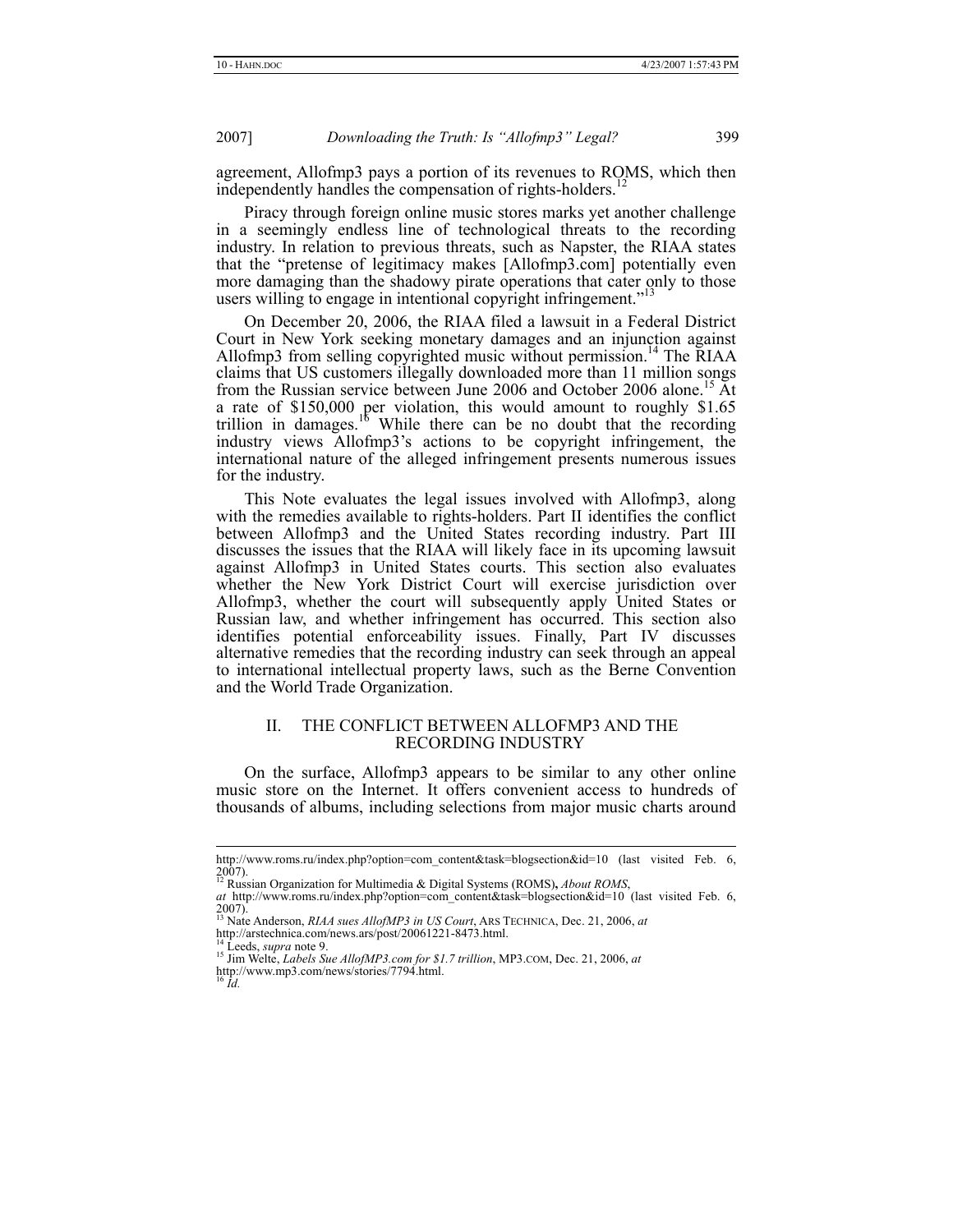the world.<sup>17</sup> The service features streaming previews of its songs and even allows its users to select the digital media format—MP3 and WMA, for example—as well as the quality of the digital recording.<sup>18</sup> In fact, the only notable difference between Allofmp3 and its mainstream competitors is Allofmp3's aggressive pricing scheme. Rather than pricing per song like many of its competitors, Allofmp3 prices per volume of data downloaded. At Allofmp3's current rates, an average song costs roughly ten cents at default quality settings<sup>19</sup>—approximately one-tenth the price of the iTunes Store, which charges ninety-nine cents per song. $^{20}$ 

A more in-depth investigation into Allofmp3's operations shows that the service is unlike most online music stores. Allofmp3 is not an authorized legal vendor of copyrighted music by the RIAA.<sup>21</sup> According to Allofmp3's website:

The availability over the Internet of the ALLOFMP3.com materials is authorized by the license # LS-3М-05-03 of the Russian Multimedia and Internet Society (ROMS) and license # 006/3M-05 of the Rightholders Federation for Collective Copyright Management of Works Used Interactively (FAIR). In accordance to the licenses' terms MediaServices pays license fees for all materials downloaded from the site subject to the Law of the Russian Federation "On Copyright and Related Rights".<sup>22</sup>

While Allofmp3 claims that it is authorized to sell copyrighted music under Russian law through its agreement with ROMS, many have questioned this claim. For example, critics often point out that the website service offers selections from musical groups such as The Beatles, $23$  who have yet to consent to the release of their works in any digital media format.<sup>24</sup> However, creative works in many countries, however, are only provided a limited term of protection. Under current Russian law, for example, works produced before 1973—including many of the works composed by The Beatles—are in the public domain.<sup>2</sup>

<sup>&</sup>lt;sup>17</sup> Allofmp3.com, *Top Questions: What is AllofMP3.com and What Services Do You Offer?*, *at* http://music.allofmp3.com/help/help.shtml (last visited Jan. 5, 2007).<br><sup>18</sup> *Id.* 

<sup>&</sup>lt;sup>19</sup> According to Allofmp3, "the average download cost . . . [is] approximately \$0.10." Allofmp3.com, *FAQ Regarding The Legality of the Allofmp3 pay service*, *at* http://music.allofmp3.com/help/help.shtml (follow "FAQ Regarding The Legality of the Allofmp3 pay service" hyperlink) (last visited Jan. 5,  $2007$ ).

<sup>&</sup>lt;sup>20</sup> Apple, iTunes Store, http://www.apple.com/itunes/store/ (last visited Jan. 5, 2007).<br><sup>21</sup> See Leeds, *supra* note 9.<br><sup>22</sup> Is it legal to download music from Allofmp3, *supra* note 11.

<sup>&</sup>lt;sup>23</sup> *Bi* to *all the sharing War Won't Go Away; It'll Just Go Abroad*, USA TODAY, Apr. 6, 2005, available at http://www.usatoday.com/money/industries/technology/maney/2005-04-05-filesharing\_x.htm.

<sup>&</sup>lt;sup>24</sup> Recent reports, however, suggest that the Beatles may be close to bringing its catalog online in an exclusive deal with Apple's iTunes Store. Tim Arango, *Beatles: Only on iPod?*, CNN.COM, Nov. 27,

<sup>2006,</sup> *at* http://money.cnn.com/2006/11/22/technology/apple\_beatles\_ipod.fortune/index.htm.<br><sup>25</sup> INTERNATIONAL INTELLECTUAL PROPERTY ALLIANCE, 2004 SPECIAL 301 REPORT: RUSSIAN<br>FEDERATION 194, *available at* http://www.iipa Miller, *Combating Copyright Infringement in Russia: A Comprehensive Approach for Western Plaintiffs*, 33 VAND. J. TRANSNAT'L L. 1203, 1205 (2000) ("Some Western parties have argued that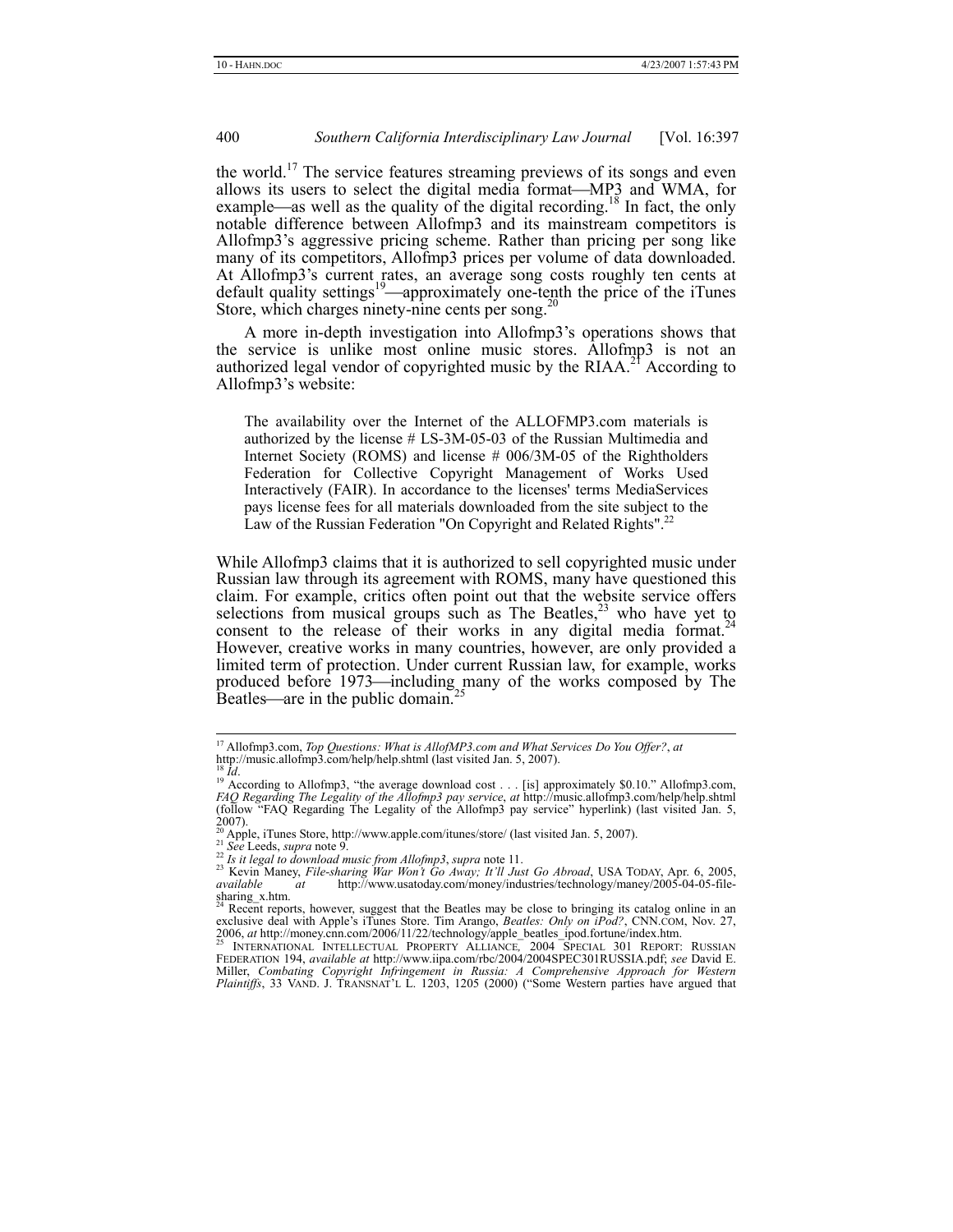Much of this conflict arises as a result of the major discrepancies between United States and Russian copyright law. One plausible explanation for these discrepancies is that the two nations have vastly different intellectual property policy regimes.<sup>26</sup> For centuries, one of the fundamental principles of the intellectual property system in the United States has been the protection of an author's exclusive rights in his or her creation.<sup>27</sup> However, countries such as Russia, where communism once governed, have yet to embrace the same incentive-based principles as the United States.<sup>28</sup> As a result, Russia's intellectual property policies are not nearly as stringent when it comes to the protection of an author's exclusive rights.

#### A. RUSSIAN COPYRIGHT LAW

Russian law is based considerably on the preexisting body of law of the former Soviet Union, historically an economically unstable system.<sup>29</sup> As a result, many analysts assume that Russia "has no law" and that its courts are "inefficient, incompetent, or simply corrupt."30 Russia, however, has taken several steps towards an effective copyright system by adopting the "Law on the Legal Protection of Computer Programs and Databases" and the "Law on Copyright and Neighboring Rights" in 1992 and 1993, respectively.<sup>31</sup> Recognizing the need for an effective body of laws and regulations, Russia has been in an ongoing transitional process towards further legal development.<sup>32</sup> Unfortunately, the development of sophisticated and effective legislation is an extremely slow process at  $be$ st.<sup>3</sup>

The Law on Copyright and Related Rights<sup>34</sup> states that Russian copyright law extends to "scientific, literary and artistic works that are the product of creative work, regardless of the purpose, the merit and the manner of expression thereof."<sup>35</sup> Musical songs and their lyrics are therefore covered generally under Russian copyright law and qualify as "phonograms," defined as "any exclusive sound recording of performances or of other sounds."36 The reproduction of a phonogram is defined under

Russia is not eligible to join the WTO because its laws do not meet the minimum standards required by TRIPS. In particular, these parties insist that Russia must extend retroactive protection to all 'pre-1995  $\frac{1}{2}$ . S sound recordings and pre-1973 U.S. works."). *Id.* at 1220–21.

U.S sound recordings and pre-1973 U.S. works.'"). *Id*. at 1220–21. 26 Alina M. Collisson, *The End of Software Piracy in Eastern Europe? A Positive Outlook With International Help*, 14 FORDHAM INTELL. PROP. MEDIA & ENT. L.J. 1005, 1010–11 (2004).<br><sup>27</sup> *Id.*<br><sup>28</sup> *Id.* at 1011. 28 *IA. REYNOLDS & ARTURO A. FLORES, FOREIGN LAW: CURRENT SOURCES OF CODES AND* 

<sup>&</sup>lt;sup>29</sup> THOMAS H. REYNOLDS & ARTURO A. FLORES, FOREIGN LAW: CURRENT SOURCES OF CODES AND LEGISLATION IN THE JURISDICTIONS OF THE WORLD, VOL. II-B: WESTERN AND EASTERN EUROPE AND THE EUROPEAN COMMUNITES, at II Russia 1 (Willia

<sup>&</sup>lt;sup>30</sup> Miller, *supra* note 25, at 1205.<br><sup>31</sup> See Miller, *supra* note 25, at 1205.<br><sup>32</sup> See REYNOLDS & FLORES, *supra* note 29.<br><sup>33</sup> REYNOLDS & FLORES, *supra* note 29.<br><sup>34</sup> Law of the Russian Federation on Copyright and R http://www.fips.ru/ruptoen2/law/low\_cop.htm (last visited Jan. 5, 2007) [hereinafter Russian Copyright Law].<br> $^{35}$  *Id.* at art. 6(1).

<sup>&</sup>lt;sup>36</sup> *Id.* at art. 4.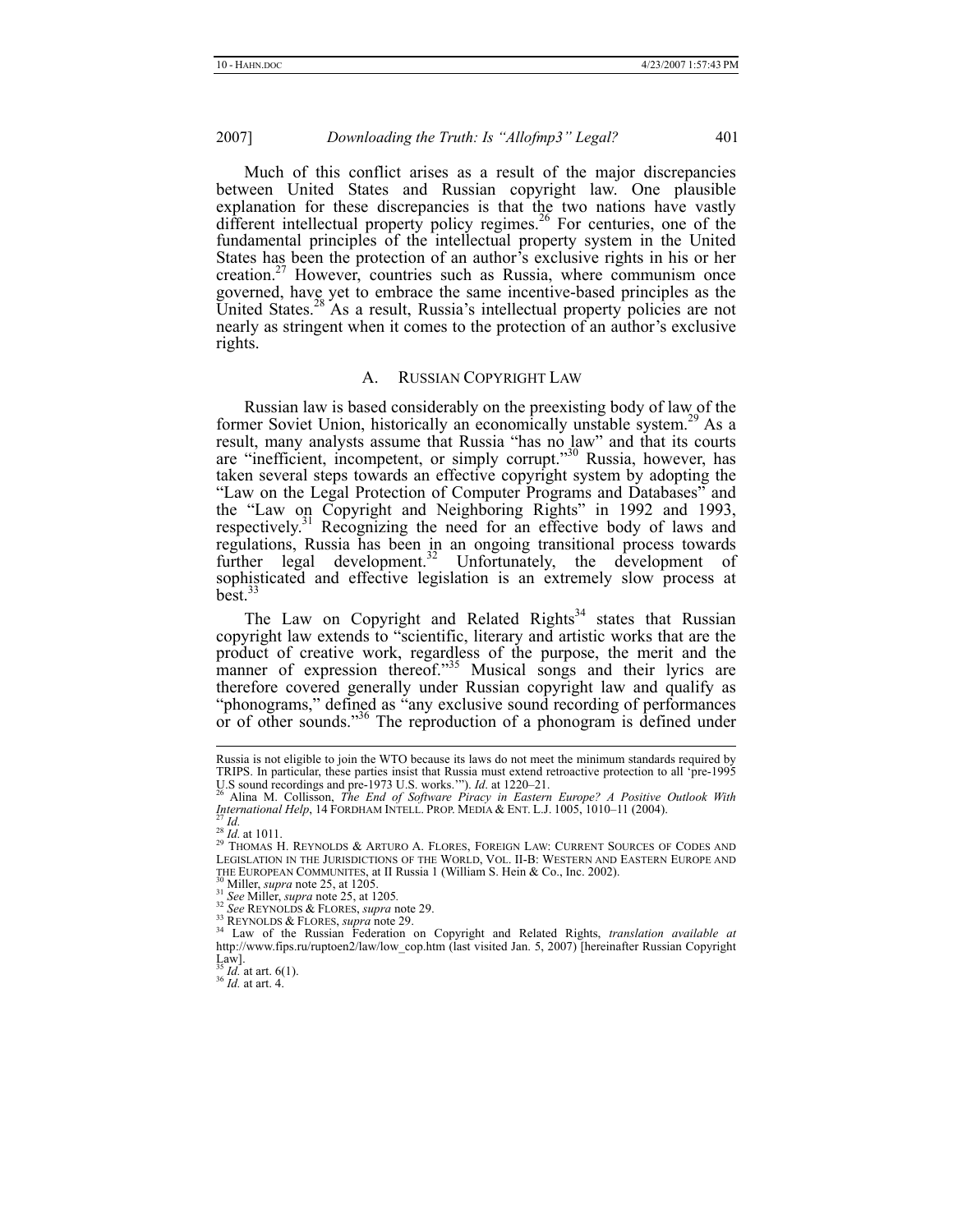the law as "the making of one or more copies of a phonogram or part of a phonogram on any physical medium."37 As a result, Russian copyright law only applies to corporeal transfers of work—it has yet to be updated to include the digital transfer of works.

In addition, Russian law provides compulsory copyright licenses to wire broadcasters of phonograms,<sup>38</sup> likely a remnant from the Communist system that once forced inventors to relinquish all rights to their creations in exchange for limited rewards provided by the state.<sup>39</sup> Copyright owners are required to license their work to wire broadcasters upon request.<sup>40</sup> The only requirement is that remuneration be paid to the copyright owner through an organization for the collective administration of rights-holders, such as ROMS, as defined under Article 44 of Russia's Law on Copyright and Related Rights.<sup>41</sup>

The current state of Russian copyright law resulted in Russian prosecutor's decision not to conduct a criminal investigation of Allofmp3, after determining that the service operated legally under the law of the Russian Federation.42 Since Allofmp3 creates digital copies of copyrighted songs, this does not constitute the reproduction of a phonogram under Russian copyright law, which only applies to copies made in a physical medium. It is also likely that the Internet would qualify as a cable transmission under Article 39 of Russia's Law on Copyright and Related Rights, which would allow Allofmp3 to receive compulsory licenses for all songs sold through the service. Therefore, Allofmp3 would not be required to obtain authorization from copyright owners as long as it satisfies the remuneration requirement, which it does through its agreement with ROMS, the Russian national organization for collective management of authors' intellectual property rights in digital formats.<sup>43</sup>

While new copyright legislation is currently in the works in Russia, the process is incredibly slow, and it is not certain whether the proposed legislation will even pass.<sup>44</sup> Until the appropriate changes are made, Allofmp3 will continue to operate legally under Russian copyright law.

<sup>&</sup>lt;sup>37</sup> *Id.*<br><sup>38</sup> James Chapman, Note, *Russian Web Sites Jeopardize U.S. Users: The Dangers of Importing Copyrighted Material over the Internet*, 29 HASTINGS INT'L & COMP. L. REV. 267, 288 (2006). 39 *See* Michael Mertens, Note, *Thieves in Cyberspace: Examining Music Piracy and Copyright Law* 

*Deficiencies in Russia as it Enters the Digital Age*, 14 U. MIAMI INT'L & COMP. L. REV. 139, 154 (2006). 40 Russian Copyright Law, *supra* note 34, at art. 39(1)(3) (stating that communication of a phonogram to

the public by cable shall be authorized even without the consent of the producer of a commercial phonogram); Chapman, *supra* note 38. phonogram); Chapman, *supra* note 38.<br><sup>41</sup> Russian Copyright Law, *supra* note 34, at art. 39(2).<br><sup>42</sup> *See John Borland, <i>Legal reprieve for Russian MP3 site?*, CNET NEWS.COM, Mar. 7, 2005, *at* 

http://news.com.com/Legal+reprieve+for+Russian+MP3+site/2100-1027\_3-5602743.html.<br><sup>43</sup> Russian Organization for Multimedia & Digital Systems (ROMS), *supra* note 11.<br><sup>44</sup> Musically, *Russian 5c MP3 Site 'Unlicensed'*, THE

<sup>&</sup>lt;sup>44</sup> Musically, *Russian 5c MP3 Site 'Unlicensed'*, THE REGISTER, May 5, 2004, *at* http://www.theregister.co.uk/2004/05/05/russian\_mp3\_site/ (stating that "even the labels are not assuming that the new laws are a done deal").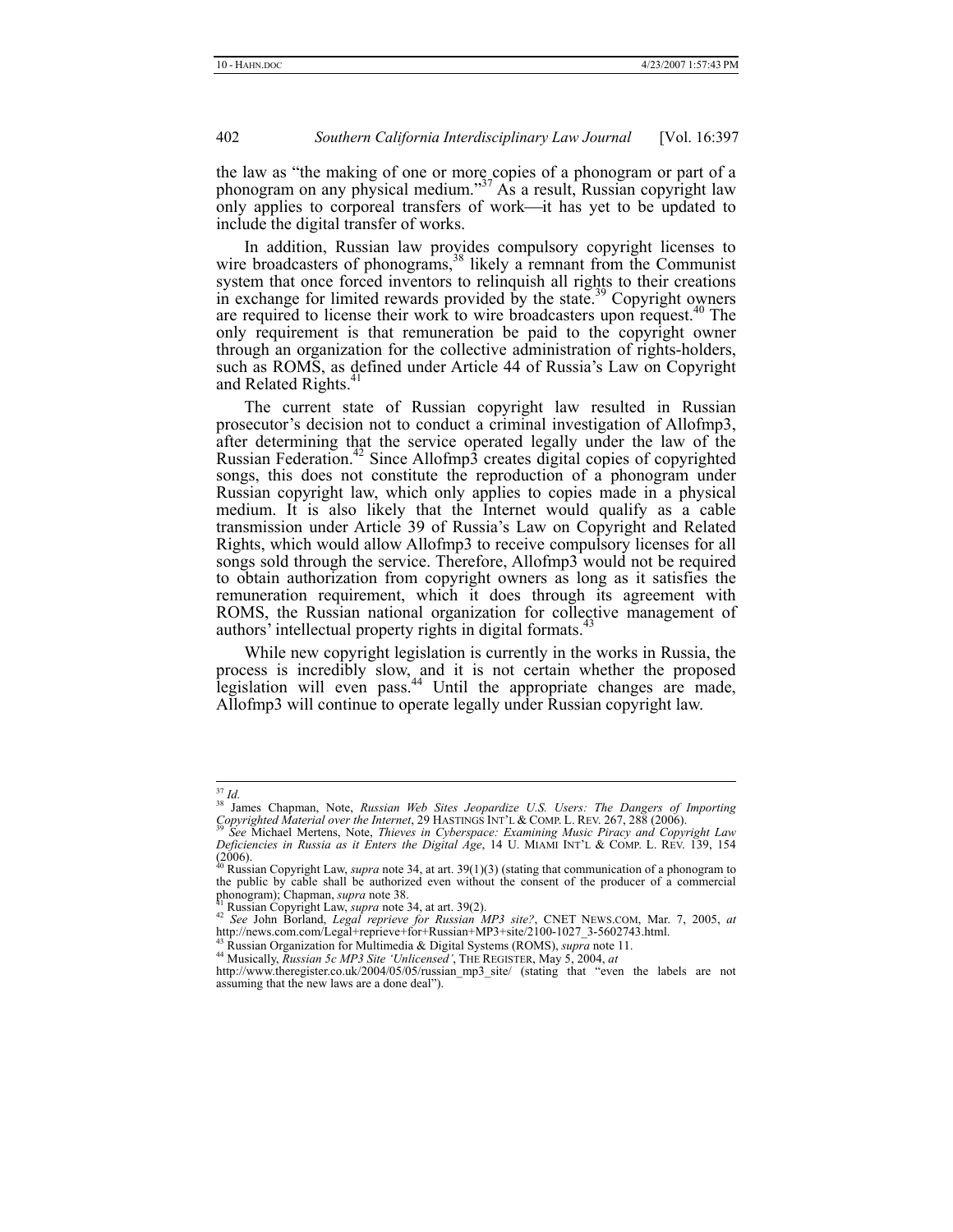#### B. UNITED STATES COPYRIGHT LAW

Copyright law is far more developed in the United States than in Russia. While the United States currently boasts some of the most stringent copyright regulations in the world, this was not always the case. Until the Chace Act of 1891, the United States was a copyright piracy haven for foreign works.45 The Chace Act, sometimes referred to as the International Copyright Act of 1891,<sup>46</sup> opened the door to bilateral agreements between the United States and foreign nations.<sup>47</sup> The United States has since developed its copyright law, eventually arriving at the Copyright Act as it stands today.

Copyright law in the United States extends to protect "original works of authorship fixed in any tangible medium of expression . . . from which they can be perceived, reproduced, or otherwise communicated, either directly or with the aid of a machine or device.<sup>748</sup> The United States fosters the stimulation of creativity through the use of its incentive-driven intellectual property policy. As a result, United States copyright law provides rights-holders with the following exclusive rights:

(1) to reproduce the copyrighted work in copies or phonorecords; (2) to prepare derivative works based upon the copyrighted work; (3) to distribute copies or phonorecords of the copyrighted work to the public by sale or other transfer of ownership, or by rental, lease, or lending; (4) in the case of literary, musical, dramatic, and choreographic works, pantomimes, and motion pictures and other audiovisual works, to perform the copyrighted work publicly; (5) in the case of literary, musical, dramatic, and choreographic works, pantomimes, and pictorial, graphic, or sculptural works, including the individual images of a motion picture or other audiovisual work, to display the copyrighted work publicly; and (6) in the case of sound recordings, to perform the copyrighted work publicly by means of a digital audio transmission.<sup>49</sup> publicly by means of a digital audio transmission.<sup>4</sup>

United States copyright protection extends to musical songs and their lyrics since both qualify as "original works of authorship."<sup>50</sup> Copyright protection also extends to any "original song, whether stored on a cassette tape, CD, or as a digital audio file on your computer or portable MP3 player."<sup>51'</sup> For musical compositions, there are at least two sets of rights-

 <sup>45</sup> MELVILLE B. NIMMER & DAVID NIMMER, COPYRIGHT § 17.01[C][1][a] at 17-12 (MB 2002) (1963). [hereinafter NIMMER ON COPYRIGHT] (stating that "the United States was a copyright piracy haven from the first copyright statute of 1790 until the Chace Act of 1891"). This helps illustrate that the development of sophisticated and effective copyright legislation is a slow process. *Id.*  $46$  *H*  $\leq$  4.17.10.16 Cl, 1.1

as  $Id$ . \$17.01 [C] [1] [a] at 17-13 (2002).<br>
47 Id.<br>
48 Id. \$17.01 [C] [1] [a] at 17-13 (2002).<br>
48 IT U.S.C. \$102(a) (2000).<br>
49 Id. \$106 (2000).<br>
50 Id. \$102(a)(2) (2000).<br>
50 Id. \$102(a)(2) (2000). *the Legal System to Save Their Business Model*, 32 PEPP. L. REV. 947, 958 (2005) (citing Recording Indus. Ass'n of Am. v. Verizon Internet Serv's, Inc. 351 F.3d 1229 (D.C. Cir. 2003)).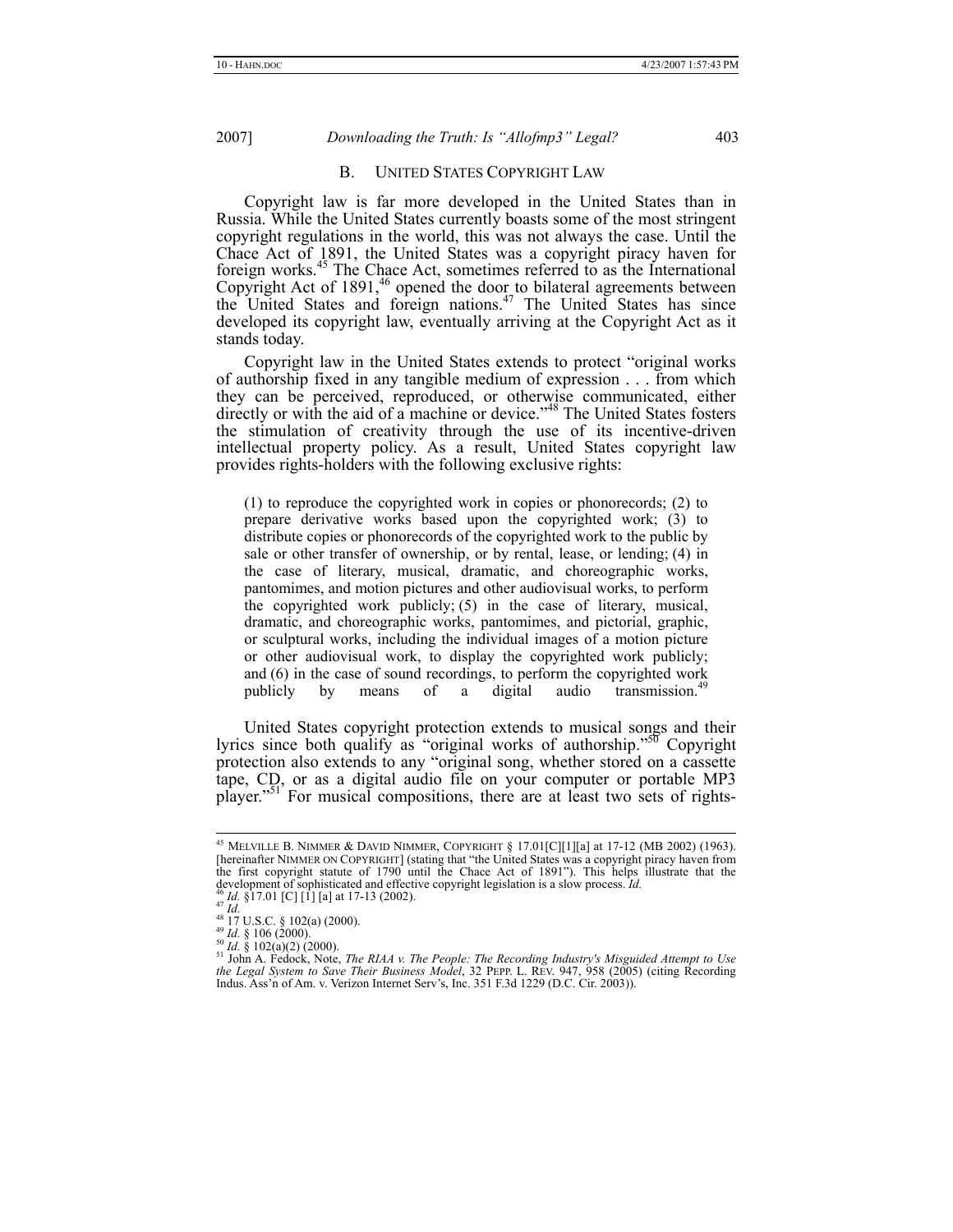holders<sup>52</sup>—the record label, which holds the sound recording copyright,  $53$ and the song writer, who holds the composition copyright.<sup>54</sup> The violation of any exclusive right without the permission of both rights-holders<sup>55</sup> constitutes copyright infringement and entitles the copyright owner monetary or injunctive relief. $5<sup>5</sup>$ 

The two exclusive rights under United States copyright law that are most relevant to Allofmp3 are the rights "to reproduce the copyrighted work" and "to distribute copies or phonorecords of the copyright work."<sup>5</sup> Unlike its Russian counterpart, United States copyright law is not limited to copies made in physical media.<sup>58</sup> Since the United States does not operate on a compulsory copyright system, Allofmp3 would be required to obtain consent from all rights-holders, likely in the form of a licensing agreement, before being authorized to create legal copies of a copyrighted work. While Allofmp3 may operate legally under current Russian copyright law, under United States copyright law it is clear that the Russian service violates the exclusive rights of copyright holders through its creation and distribution of digital copies of copyrighted songs.

Nevertheless, the international nature of the Allofmp3 situation presents several threshold issues for the RIAA in its upcoming lawsuit against the Russian music service. The RIAA will likely face significant choice-of-law and enforcement issues. However, as with many Internet law disputes—especially those transcending international boundaries—the first issue will be whether a United States court will exercise jurisdiction over the Russian company.

#### III. PURSUIT OF LEGAL ACTION IN THE UNITED STATES COURT SYSTEM

# A. JURISDICTIONAL ISSUES

#### 1. *Traditional Personal Jurisdiction: The International Shoe Standard*

The personal jurisdiction doctrine as it stands today was essentially defined by the Supreme Court's decision in *International Shoe Co. v. Washington*. 59 The Court, taking into account the growing ease of interstate commerce, redefined personal jurisdiction to free the jurisprudence from

 <sup>52</sup> Aric Jacover, Note, *I Want My MP3! Creating a Legal and Practical Scheme to Combat Copyright Infringement on Peer-to-Peer Internet Applications*, 90 GEO. L.J. 2207, 2219 (2002) ("[A] sound recording contains two separate copyrights: a copyright in the sound recording, and a copyright in the underlying music composition.").<br> $^{53}$  *Id.* 

<sup>&</sup>lt;sup>53</sup> *Id.* <sup>54</sup> *Id.*<br><sup>54</sup> *Id.* ("[I]f an Internet company wants to copy sound recordings onto its server and make them available for download, the company has to get permission from the owners of both the music composition and sound recording copyrights.").

<sup>&</sup>lt;sup>56</sup> See 17 U.S.C. § 501 (2002).<br><sup>57</sup> *Id.* at § 106(1), (3) (2000).<br><sup>58</sup> *See id.* at § 1001 (2006).<br><sup>59</sup> Int'l Shoe Co. v. Washington, 326 U.S. 310 (1945).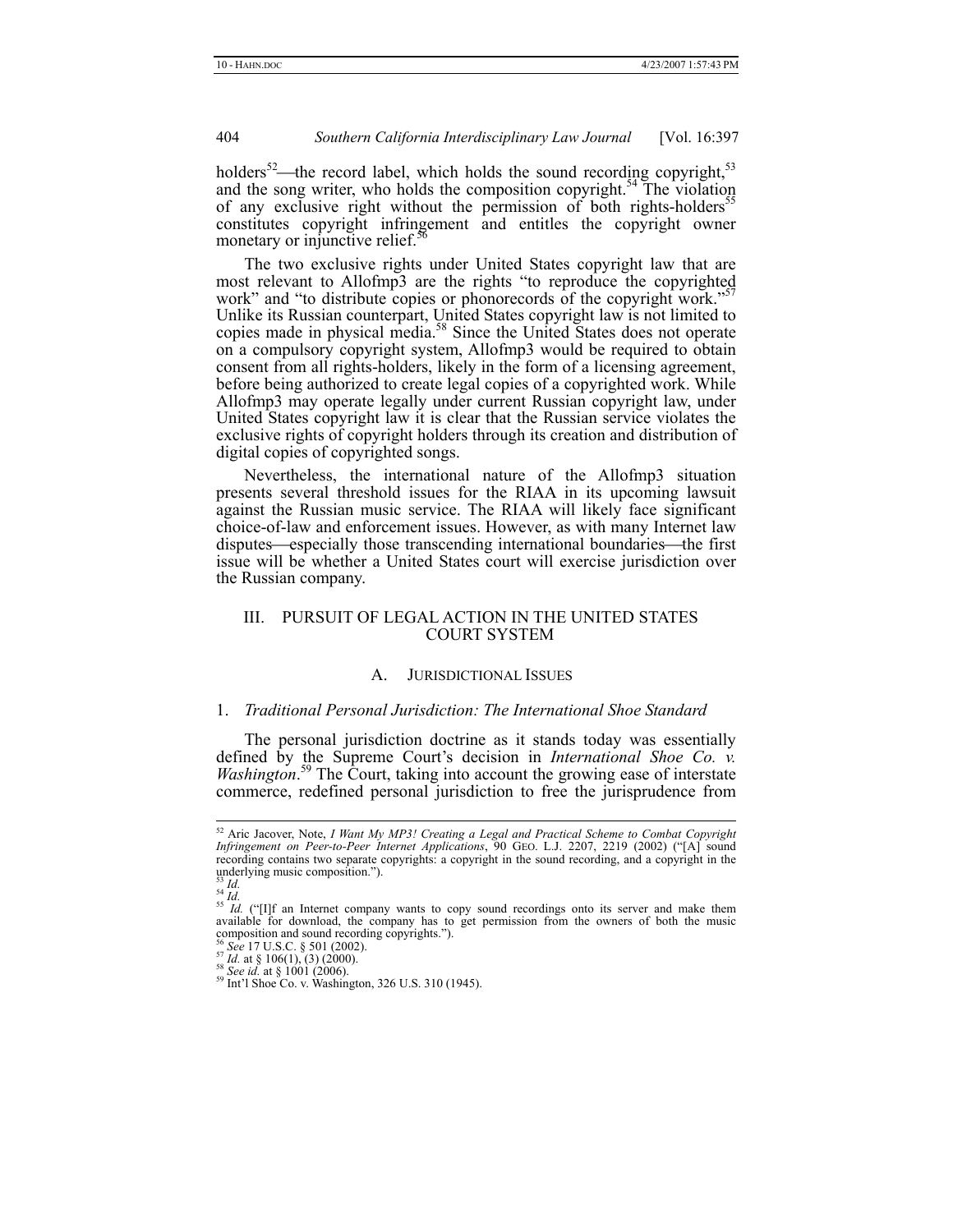the rigid doctrine announced in *Pennoyer v. Neff*,<sup>60</sup> where personal jurisdiction was determined by mere presence in the forum state.<sup>61</sup> In *International Shoe*, the Court announced that the new rule for personal jurisdiction would be based on an analysis of minimum contacts where the maintenance of the suit does not offend "traditional notions of fair play and substantial justice."<sup>62</sup> This essentially meant that the potential for liability arose only after a defendant had purposefully availed itself of the forum state's benefits and protections.<sup>63</sup>

#### 2. *Personal Jurisdiction Over the Internet: The Zippo Standard*

Just as a new framework was necessary to account for the growing ease of participation in interstate commerce during the days of *International Shoe*, the Internet has created the need for further development of the personal jurisdiction doctrine. The Internet's ubiquitous nature, where information can be easily accessed across international borders at any given time,<sup>64</sup> has greatly reduced the costs of international transactions. One of the first cases to address personal jurisdiction in the Internet age was *Inset Systems, Inc. v. Instruction Set, Inc.*65 In *Inset*, Inset Systems, a Connecticut-based corporation, sued Instruction Set, a Massachusetts-based corporation, for trademark infringement when Instruction Set registered the domain "Inset.com."<sup>66</sup> The lawsuit was filed in Connecticut, where Instruction Set's only contact with the forum state was the accessibility of its website.<sup>67</sup> The court analogized Instruction Set's Internet The court analogized Instruction Set's Internet advertising—namely its website—to a catalog advertised in periodicals with a Connecticut circulation.<sup>68</sup> Under this analogy, the court held that the accessibility of a website in a forum state was enough to subject the defendant to personal jurisdiction in that forum.<sup>69</sup> Many courts initially adopted this standard despite its similarities to the rigid framework of *Pennoyer*, which placed a heavy emphasis on a defendant's presence in the forum state.<sup>71</sup>

A more flexible standard for determining personal jurisdiction in Internet cases was later developed in *Zippo Manufacturing Co. v. Zippo Dot Com, Inc.*<sup>71</sup> *Zippo* involved a trademark dispute in a Pennsylvania District Court between Zippo Manufacturing, the popular Pennsylvaniabased manufacturer of tobacco lighters, and Zippo Dot Com, a news

- 
- 
- 
- 

 <sup>60</sup> *Id*. at 316–17 (citing Pennoyer v. Neff*,* 95 U.S. 714 (1877)); *see also* Dennis T. Yokoyama, *You Can't*  Always Use the Zippo Code: The Fallacy of a Uniform Theory of Internet Personal Jurisdiction, 54<br>DEPAUL L. REV. 1147 (2005).<br><sup>61</sup> See Pennoyer, 95 U.S. at 722 (stating that "every State possesses exclusive jurisdiction and

sovereignty over persons and property within its territory").<br>  ${}^{62}$  *Int'l Shoe*, 326 U.S. at 316 (quoting Millikin v. Meyer, 311 U.S. 457, 463 (1940)).<br>  ${}^{63}$  *Id.*<br>  ${}^{64}$  Reno v. ACLU, 521 U.S. 844, 850–51 (1997)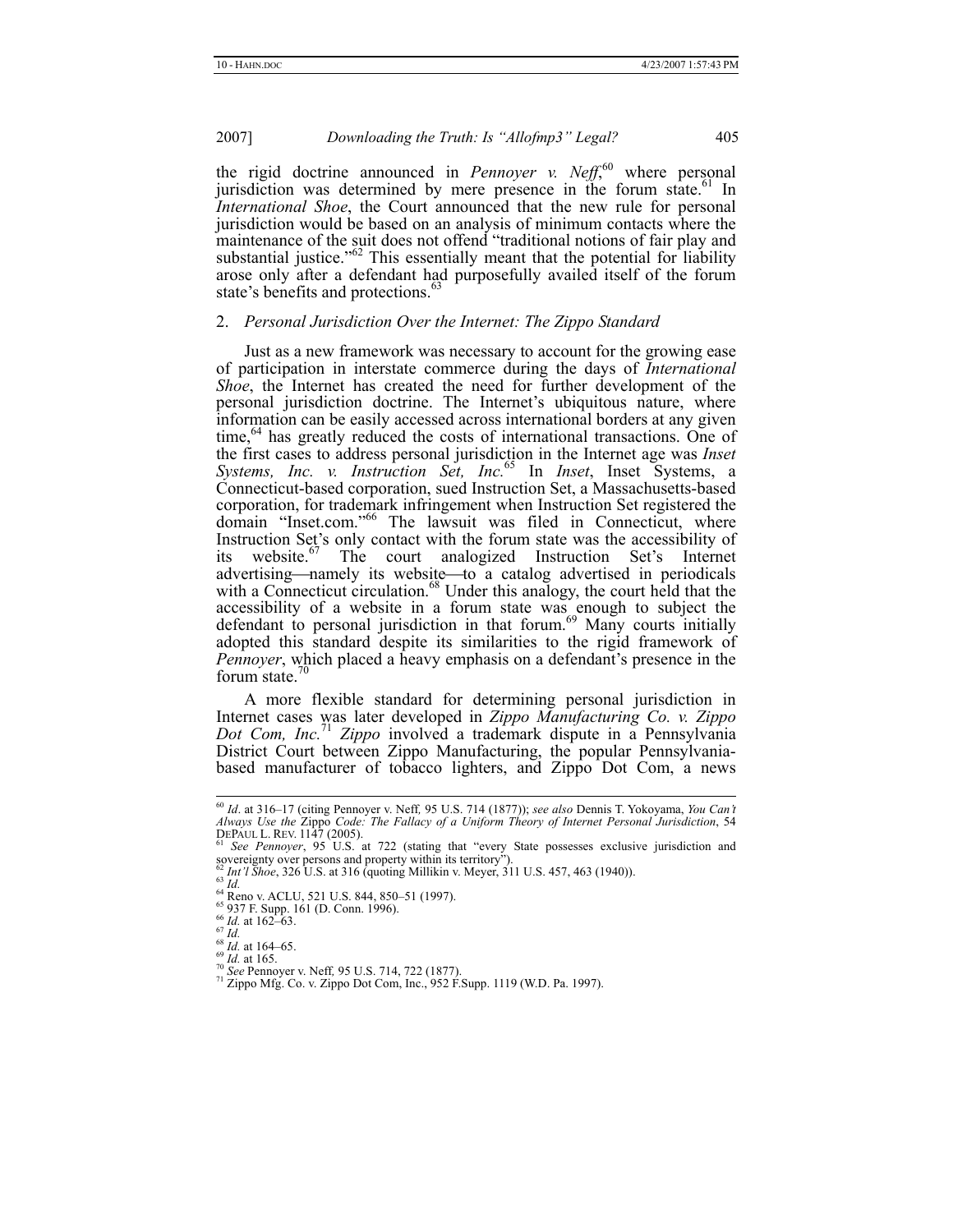service website based in California.<sup>72</sup> The *Zippo* court recognized that "as technological progress has increased the flow of commerce between States, the need for jurisdiction has undergone a similar increase."<sup>73</sup> There can be no question that the Internet represents such a technological advancement, "making it possible for an individual to conduct business throughout the world using a single desktop computer."74 As a result, the *Zippo* court developed the first sliding scale for Internet personal jurisdiction cases consistent with the *International Shoe* framework.<sup>7</sup>

The *Zippo* court effectively applied the concept of purposeful availment to Internet cases by stating that personal jurisdiction would be reasonable for a defendant who "clearly does business over the Internet" by "enter[ing] into contracts with residents of a foreign jurisdiction that involve the knowing and repeated transmission of computer files over the Internet."76 The court also abandoned the *Inset* doctrine by creating a distinction between active and passive websites.<sup>77</sup> The court held that personal jurisdiction would not be reasonable in the case of a passive website where the site does "little more than make information available to those who are interested."<sup>78</sup> Furthermore, personal jurisdiction for cases in the middle ground—"interactive Web sites where a user can exchange information with the host computer"<sup>79</sup> $\rightarrow$  is to be determined by "examining" the level of interactivity and commercial nature of the exchange of information that occurs on the Web site."<sup>80</sup>

In *Arista Records, Inc. v. Sakfield Holding Co.*,<sup>81</sup> the court relied on the *Zippo* standard in holding that both general and specific jurisdiction had been established over Sakfield, a Spain-based company.<sup>82</sup> Sakfield was in charge of Puretunes.com, an online music store that gave users access to several hours of unlimited music downloading for as little as four dollars.<sup>83</sup> Citing agreements with two major Spanish performing rights societies, Puretunes.com claimed legitimacy under Spanish law.<sup>84</sup> Nevertheless, several recording companies filed a claim for copyright infringement in the District of Columbia.<sup>85</sup> Sakfield, citing insufficient evidence that it had transacted business with residents of the forum state, filed a motion to dismiss for lack of personal jurisdiction.<sup>86</sup> Despite Sakfield's attempt to electronically erase stored information, recovered records showed that

<sup>&</sup>lt;sup>72</sup> *Id.* at 1121.<br>
<sup>73</sup> *Id.* at 1123 (quoting Hanson v. Denckla, 357 U.S. 235, 250–51 (1958)).<br>
<sup>75</sup> *Id.*<br>
<sup>75</sup> *Id.*<br>
<sup>76</sup> *Id.*<br>
<sup>77</sup> *Id.*<br>
<sup>79</sup> *Id.*<br>
<sup>81</sup> *Id.*<br>
<sup>89</sup> *Id.*<br>
<sup>81</sup> 314 F. Supp. 2d 27 (D.C. 2004).<br>

so example. Longer periods of time are also available." John Borland, *Spanish Site Offers* cost \$24.99, for example. Longer periods of time are also available." John Borland, *Spanish Site Offers Cost* **Contract Contrac** *Music-file Fiesta*, CNET NEWS.COM, May 19, 2003, *at* http://news.com.com/2100-1027-1007920.html. <sup>85</sup> *Id.* 85 *Sakfield*, 314 F. Supp. 2d at 29. 86 *Id*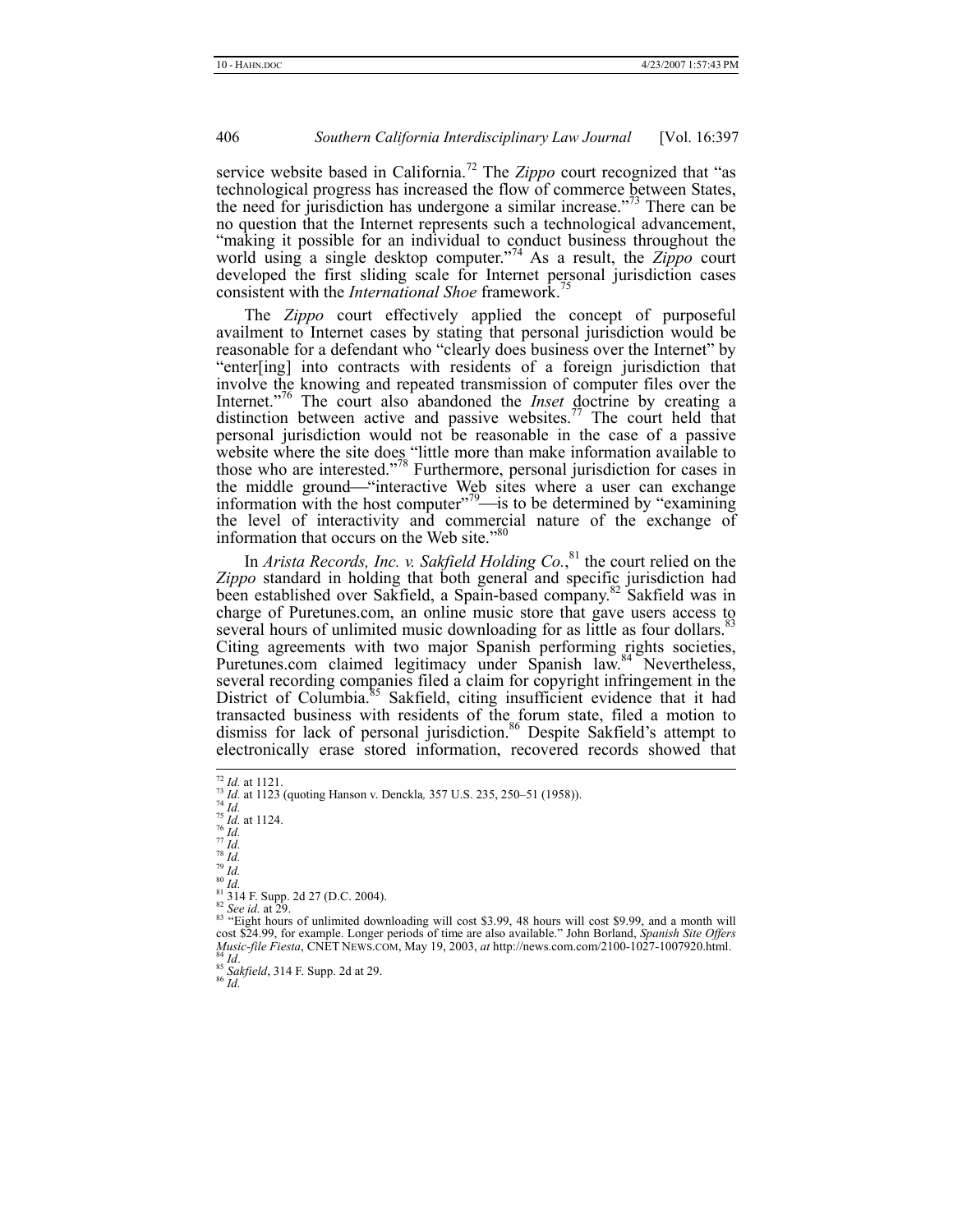approximately 241 Puretunes users were located in the District of Columbia.87 Applying the *Zippo* standard, the court held that it was clear that Puretunes.com conducted business over the Internet by "maintain[ing] continuous and systematic contacts with the District of Columbia by entering into hundreds of contractual relationships with District residents through the Puretunes website and enabling the transfer of music files into the District."88 Therefore, Sakfield purposefully availed itself of the benefits of the forum market, making it reasonable for the Spain-based company to anticipate being haled into court in the United States.

By adapting the framework established in *International Shoe* to account for the unique characteristics of the Internet, the *Zippo* court established a flexible standard for personal jurisdiction over the Internet that has profoundly influenced personal jurisdiction doctrine.<sup>90</sup> Some have argued that the *Zippo* standard may have outlived its usefulness<sup>91</sup>—the middle ground of the standard's sliding scale continuum has become increasingly ambiguous as the large majority of websites today contain interactive features, such as Internet cookies. However, it remains the most influential standard for determining personal jurisdiction in Internet cases. It is therefore likely that the *Zippo* standard would be applied in any legal action brought against Allofmp3 in the United States.

#### 3. *Personal Jurisdiction in the Allofmp3 Case: The Zippo Standard Applied*

The *Sakfield* case represents a situation that is factually similar to Allofmp3—both are foreign-based online music stores that claim legitimacy through agreements with local performing rights societies. Both companies also provide their users with extremely cheap alternatives for music, largely due to the fact that they do not directly compensate record labels or song writers. As in *Sakfield*, the court would likely utilize the *Zippo* standard in determining whether Allofmp3 purposefully avails itself to the United States through its business over the Internet.

In an obvious attempt to persuade courts that it does not purposefully avail itself of the benefits of foreign business, Allofmp3's website displays the following disclaimer:

The user bears sole responsibility for any use and distribution of all materials received from AllOFMP3.com. This responsibility is dependent on the national legislation in each user's country of residence. The

<sup>&</sup>lt;sup>87</sup> *Id.* at 33–34.<br><sup>88</sup> *Id.* at 34.<br><sup>89</sup> *Id.* at 35.<br><sup>89</sup> *Id.* at 35.<br><sup>90</sup> Yokoyama, *supra* note 60, at 1165 ("As the lightening rod of Internet jurisdiction, *Zippo*, while a<br>district court decision, has also profo of Internet activities.").

See Yokoyama, *supra* note 60 at 1166–67 ("While courts and commentators alike initially found much to laud in the *Zippo* assertion that operating a passive website was an insufficient contact for purposes of personal jurisdiction, the *Zippo* rule has been attacked increasingly by a growing chorus of courts and commentators.").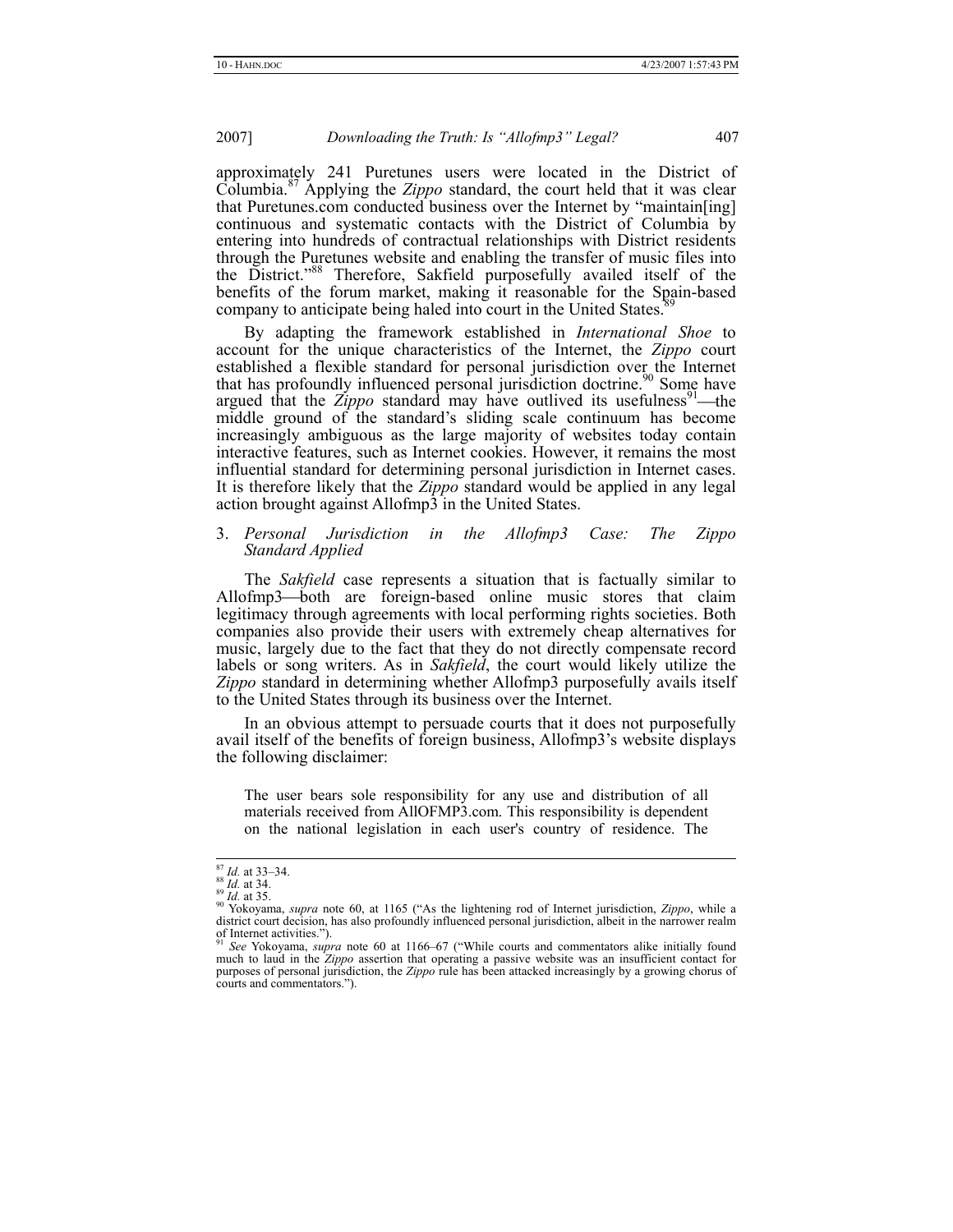Administration of AllOFMP3.com does not possess information on the laws of each particular country and is not responsible for the actions of foreign users.<sup>9</sup>

It is unlikely such a disclaimer would carry much weight, though, as it is fairly clear that Allofmp3 targets international customers, including those in the United States. Allofmp3 not only offers versions of its website in both Russian and English languages,  $93$  but the website also prominently features international artists on its main page, including World Charts from the United States, United Kingdom, Germany and France. This type of solicitation does little to determine whether Allfomp3 actually conducts business in the forum, however, it is likely that this evidence alone will not be sufficient to subject Allofmp3 to jurisdiction in the United States.<sup>5</sup>

As in *Sakfield*, the court in the Allofmp3 case will likely require proof that the Russian service actually has customers who reside in the United States.<sup>95</sup> Given Allofmp3's popularity, however, this should not be an States.<sup>95</sup> Given Allofmp3's popularity, however, this should not be an issue.<sup>96</sup> The exact number can easily be confirmed by examining Allofmp3's user records, similar to the method used by the court in *Sakfield*. These records would almost certainly establish that the Russian company purposefully avails itself of the benefits of United States customers.97 Under the *Zippo* standard, it follows that Allofmp3 would be subject to personal jurisdiction in the United States.

Despite the assumption that a United States court will exercise jurisdiction over Allofmp3, several significant issues still remain. For example, will the court subject a Russian company to United States copyright law, or will it merely interpret and apply Russian copyright law? Alternatively, the court could dismiss the case altogether, citing *forum nonconveniens*. Ultimately, this choice of law issue will be critical in the court's determination of Allofmp3's fate.

#### B. CHOICE OF LAW ISSUES

The choice of law doctrine is often applied by courts to determine which nation's laws are to be applied in international disputes. The doctrine as it applies to international copyright disputes in the United States results

<sup>&</sup>lt;sup>92</sup> Is it legal to download music from Allofmp3, supra note 11.<br><sup>93</sup> A spokesman for Allofmp3 stated that, "the website targets Russian-speaking users both inside and outside Russia, and that the English website is avail

WALL ST. J. ONLINE, Jan. 25, 2005, *at* http://online.wsj.com/article/SB110632225796232623.html.<br><sup>94</sup> *See Sakfield*, 314 F. Supp. 2d at 32–33 (holding that simply offering to allow users to register for the <sup>94</sup> See Sakfield, 314 F. Supp. 2d at 32–33 (holding that simply offering to allow users to register for the service to receive 25 free music files is equivalent to active solicitation whether or not the defendant's advertising plan was specifically targeted towards the forum state. However, that alone would not be enough to constitute "doing business" in the forum state).

<sup>&</sup>lt;sup>95</sup> See id. at 33.<br><sup>96</sup> "The RIAA estimates that 11 million songs were illegally downloaded by US customers between June 2006 and October 2006 alone." Welte, *supra* note 15. 97 In February 2005, MP3Search.ru, another popular Russian online music store comparable to

Allofmp3, claimed to have over 700,000 visitors each week, of which 400,000 were non-Russian. Chapman, s*upra* note 38, at 269.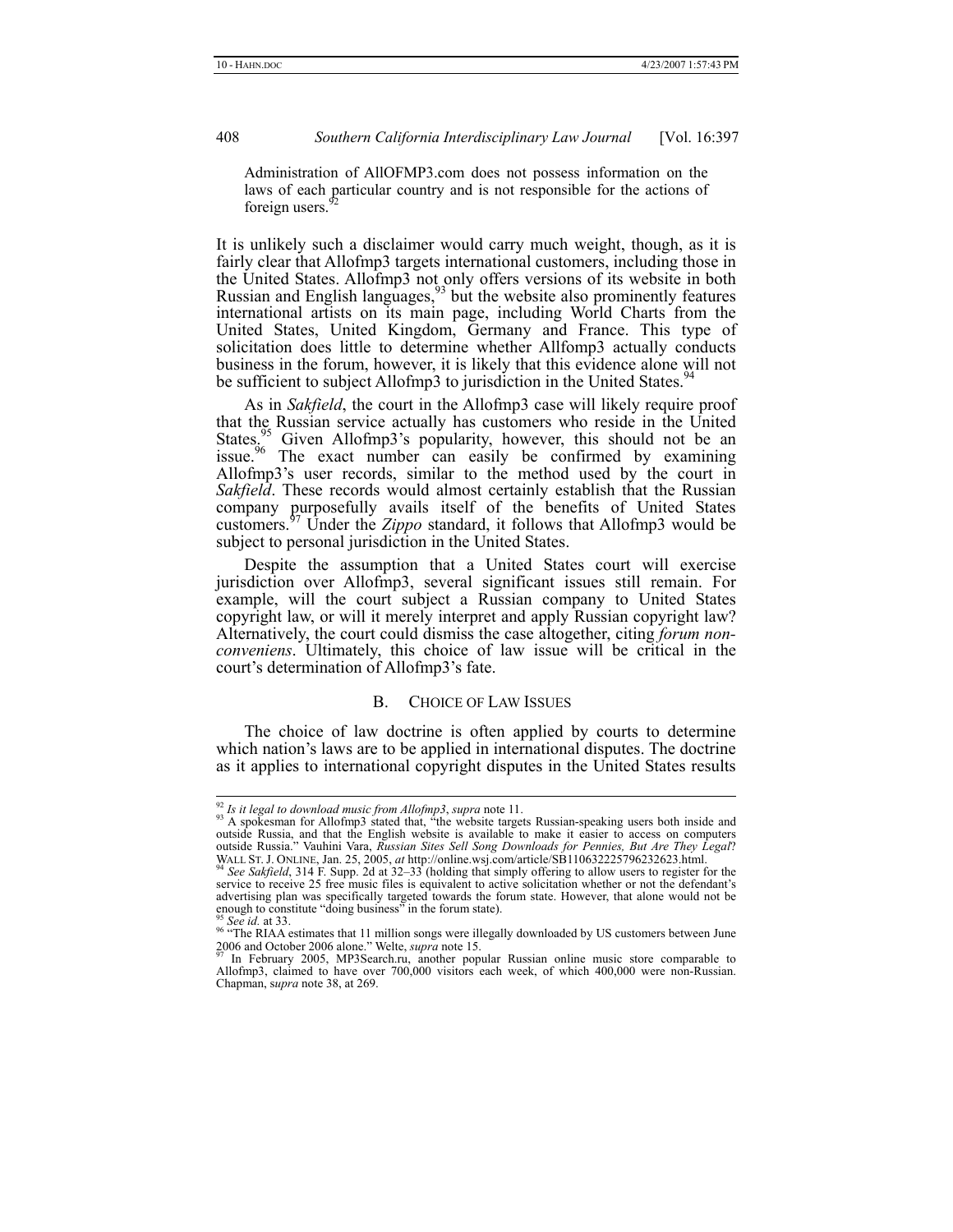from the limitations of the United States Copyright Act with respect to foreign actions.98 In fact, one of the fundamental principles of copyright law is that the Copyright Act has no extraterritorial application for actions occurring outside the United States.<sup>99</sup> The Supreme Court has stated that "[i]t is a longstanding principle of American law 'that legislation of Congress, unless a contrary intent appears, is meant to apply only within the territorial jurisdiction of the United States.'" As a result, courts remain reluctant to subject potentially infringing actions occurring outside of United States borders to United States law.<sup>100</sup> Under the choice of law doctrine, a foreign action is generally subject to United States law only when there is a specific action taken within the United States affecting the foreign infringement.<sup>101</sup> However, courts are now being asked to settle a growing number of international disputes through the choice of law doctrine due to an increase in the ease and frequency of international transactions,<sup>102</sup> especially after the introduction of the Internet.<sup>103</sup> The application of the choice of law doctrine is critical to the outcome of an international dispute, as societies often differ when applying common legal principles.<sup>104</sup> Nevertheless, there is surprisingly very little guidance on the choice of law issue as it pertains to cases involving international copyright.<sup>105</sup>

There is disarray even amongst the many circuits of the United States court system as to how the choice-of-law doctrine should be applied to international copyright cases. The Ninth Circuit, for example, has been somewhat reluctant to apply United States copyright law to cases involving an extraterritorial act.<sup>106</sup> On the other hand, the Second Circuit has adopted a more expansive view of the choice-of-law doctrine by applying United States copyright law to international disputes that merely have an adverse effect on United States copyright interests.<sup>10</sup>

 <sup>98</sup> *See* Robert H. Thornburg, *Choice of Law in International Copyright: The Split of Authority Between the Second and Ninth Circuits regarding Extraterritorial Application of the Copyright Act*, 10 J. TECH. L. POL'Y 23, 24 (2005). 99 *Id*. In general, United States copyright laws have no application to extraterritorial infringement. *Id*.;

see also NIMMER ON COPYRIGHT, supra note 45, §17.02 at 17-19 (2006).<br><sup>100</sup> Thornburg, supra note 98, at 24-25 (quoting Foley Bros., Inc. v. Filardo, 336 U.S. 281, 285 (1949)).<br><sup>101</sup> Thornburg, supra note 98, at 25.

Creative Tech., Ltd. v. Aztech Sys., Ltd., 61 F.3d 696 (9th Cir. 1995).<br><sup>103</sup> Graeme B. Dinwoodie, *International Intellectual Property Litigation: A Vehicle for Resurgent* 

*Comparativist Thought?*, 49 AM. J. COMP. L. 429, 438–39 (2001) ("Notions of conceptually defined places of conduct governing an infringement action become problematic when works are distributed, and allegedly infringing trademarks are used, on the [I]nternet.").<br><sup>104</sup> *Id.* at 442. Even countries of similar economic backgrounds often have very different methods of

dealing with common legal principles, such as defamation and copyright law. *Id.* <sup>105</sup> Thornburg, *supra* note 98, at 23 ("[C]hoice of law issues in international copyright cases have been

largely ignored in the reported decisions and dealt with rather cursorily by most commentators.") (quoting *Russian Kurier*, 153 F.3d at 88).<br><sup>106</sup> Thornburg, *supra* note 98, at 25–28.<br><sup>107</sup> Thornburg, *supra* note 98, a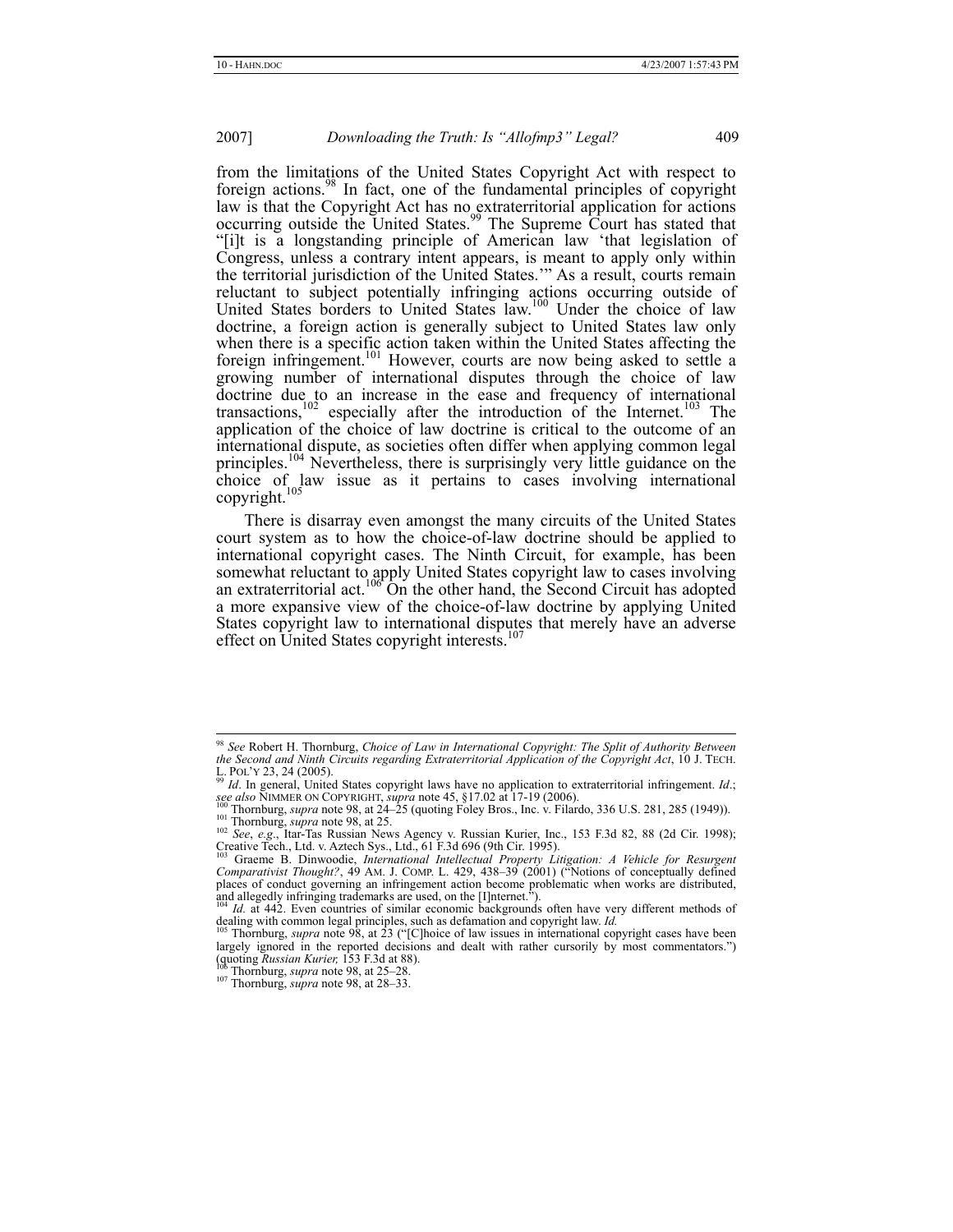#### 1. *The Ninth Circuit's Restrictive Choice of Law Policy*

The Ninth Circuit's restrictive interpretation of the choice of law doctrine has limited the application of domestic copyright law in cases involving an extraterritorial act.<sup>108</sup> The Ninth Circuit traditionally complied with the generally held principle that the Copyright Act had no extraterritorial application outside the United States.<sup>109</sup> Therefore, United States copyright law was only applicable in cases where there had been a specific action taken within the United States, even if that action was later completed in a foreign jurisdiction.<sup>110</sup> In *Peter Starr Productions Co. v.*  $Twin$  *Continental Films, Inc.*,  $\frac{111}{11}$  the court held that defendant's authorization within the United States to commit an actionable act in a foreign country constituted a specific action taken within the United States.<sup>112</sup> As a result, defendant was liable under United States copyright law.<sup>113</sup> However, the Ninth Circuit later took a more restrictive stance in *Subafilms, Ltd. v. MGM-Pathe Communications, Co.*114 Citing the requirement of national treatment by both the Universal Copyright Convention and the Berne Convention, the Ninth Circuit held that "the applicable law is the copyright law of the state in which the infringement occurred, not that of the state of which the author is a national or in which the work was first published."<sup>115</sup> Therefore, the court essentially reversed its earlier holding in *Peter Starr Productions Co.* in holding that mere authorization within the United States no longer satisfied the subject matter jurisdiction requirements under the choice of law doctrine.<sup>1</sup>

The Ninth Circuit's interpretation of the choice of law doctrine is consistent with our nation's longstanding principle against the application of United States copyright law to extraterritorial infringement. Instead of taking transnational copyright disputes into its own hands, the Ninth Circuit has adopted a policy that relies heavily on the strong presence of international intellectual property law.<sup>117</sup> Multilateral treaties, such as the Berne Convention, have historically been successful in providing equal treatment for foreign copyright owners through the articulation of international copyright standards.<sup>118</sup> More recently, alternative dispute resolution mechanisms, such as the World Trade Organization, have also helped settle transnational disputes through the enforcement of these multilateral treaties.<sup>119</sup>

<sup>&</sup>lt;sup>108</sup> Thornburg, *supra* note 98, at 25–28.<br>
<sup>109</sup> See Thornburg, *supra* note 98, at 25–26.<br>
<sup>110</sup> See Thornburg, *supra* note 98, at 25–26.<br>
<sup>111</sup> 783 F.2d 1440 (9th Cir. 1986).<br>
<sup>112</sup> Id. *at* 1442–43.<br>
<sup>113</sup> See Thorn

<sup>19</sup> to 17-20 (2006)). 114 Subafilms, Ltd. v. MGM-Pathe Commc'ns Co., 24 F.3d 1088 (9th Cir. 1994) (en banc), *cert. denied*, 513 U.S. 1001 (1994).

<sup>&</sup>lt;sup>115</sup> *Id.* at 1097 (quoting NIMMER ON COPYRIGHT, *supra* note 45, at § 17.05 [A] at 17-39 (2002)).<br><sup>116</sup> Thornburg, *supra* note 98, at 27; *Subafilms*, 24 F.3d 1088 at 1099.<br><sup>117</sup> Dinwoodie, *supra* note 103, at 435.<br><sup>1</sup>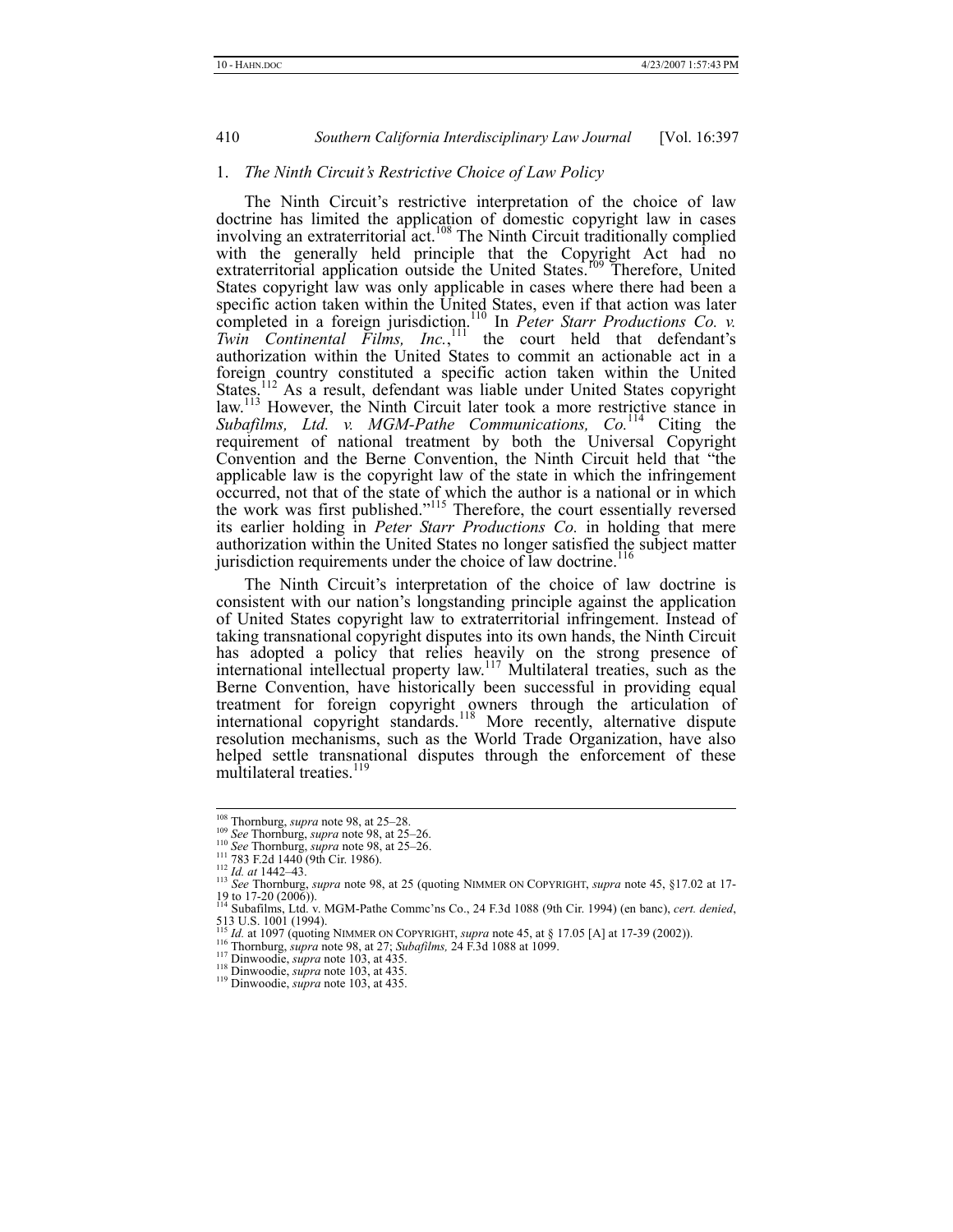However, multilateral treaties, especially one as liberal as the Berne Convention, often only specify minimum standards, granting tremendous freedom to the member states on whether to issue higher levels of protection.<sup>120</sup> This opens up the possibility for discrepancies in copyright law between member states, despite the existence of international standards. Furthermore, variations in social contexts—for example, the definition of the term "author" in different jurisdictions—allow for further complications in transnational disputes.<sup>121</sup>

Another drawback of the Ninth Circuit's restrictive choice of law policy is that it does very little to address the indirect economic impact that extraterritorial infringement might have on United States interests.<sup>122</sup> This shortcoming is compounded by the growing ease of international transactions in today's world. While the United States currently recognizes Russia as one of several countries on its "priority watch list" of nations that fail to issue adequate protection of intellectual property rights, $123$  the Ninth Circuit's restrictive stance prevents many rights-holders from seeking relief in United States courts.

Just as courts, in landmark cases such as *International Shoe* and *Zippo,* had to consider the growing trend towards globalization, it might be necessary for the Ninth Circuit to also reconsider its restrictive choice of law policy. With international transaction costs at an all-time low, United States courts may be wise to take a number of transnational copyright disputes into their own hands rather than force copyright owners to rely solely on international copyright law.

#### 2. *The Second Circuit's Expansive Choice of Law Policy*

The Second Circuit has taken a much more liberal approach to the choice of law doctrine by expanding the application of United States law to extraterritorial acts having an adverse effect on United States copyright interests.<sup>124</sup> The Second Circuit provided what many consider to be  $\alpha$  one of the most detailed choice of law analyses seen in a modern copyright case"125 with its decision in *Itar-Tass Russian News Agency v. Russian Kurier, Inc.*<sup>126</sup> While many courts often chose to ignore the choice of law issues in international copyright cases, the Second Circuit attempted to articulate a standard approach to govern future choice-of-law cases.<sup>127</sup> In its analysis, the court asserted that the Berne Convention does not settle the issue of international ownership in copyright.<sup>128</sup> Instead, the national treatment requirement of the Berne Convention merely assures that a

<sup>&</sup>lt;sup>120</sup> Dinwoodie, *supra* note 103, at 436.<br><sup>121</sup> Dinwoodie, *supra* note 103, at 436.<br><sup>122</sup> Thornburg, supra note 98, at 34.<br><sup>123</sup> United States Department of State, *U.S.: China Has High Rate of Intellectual Property Infr* 

Apr. 29, 2005, *at* http://usinfo.state.gov/usinfo/Archive/2005/Apr/29-580129.html.<br><sup>124</sup> Thornburg, *supra* note 98, at 28–33.<br><sup>125</sup> Thornburg, *supra* note 98, at 29 (quoting Dinwoodie, *supra* note 103, at 439).<br><sup>126</sup>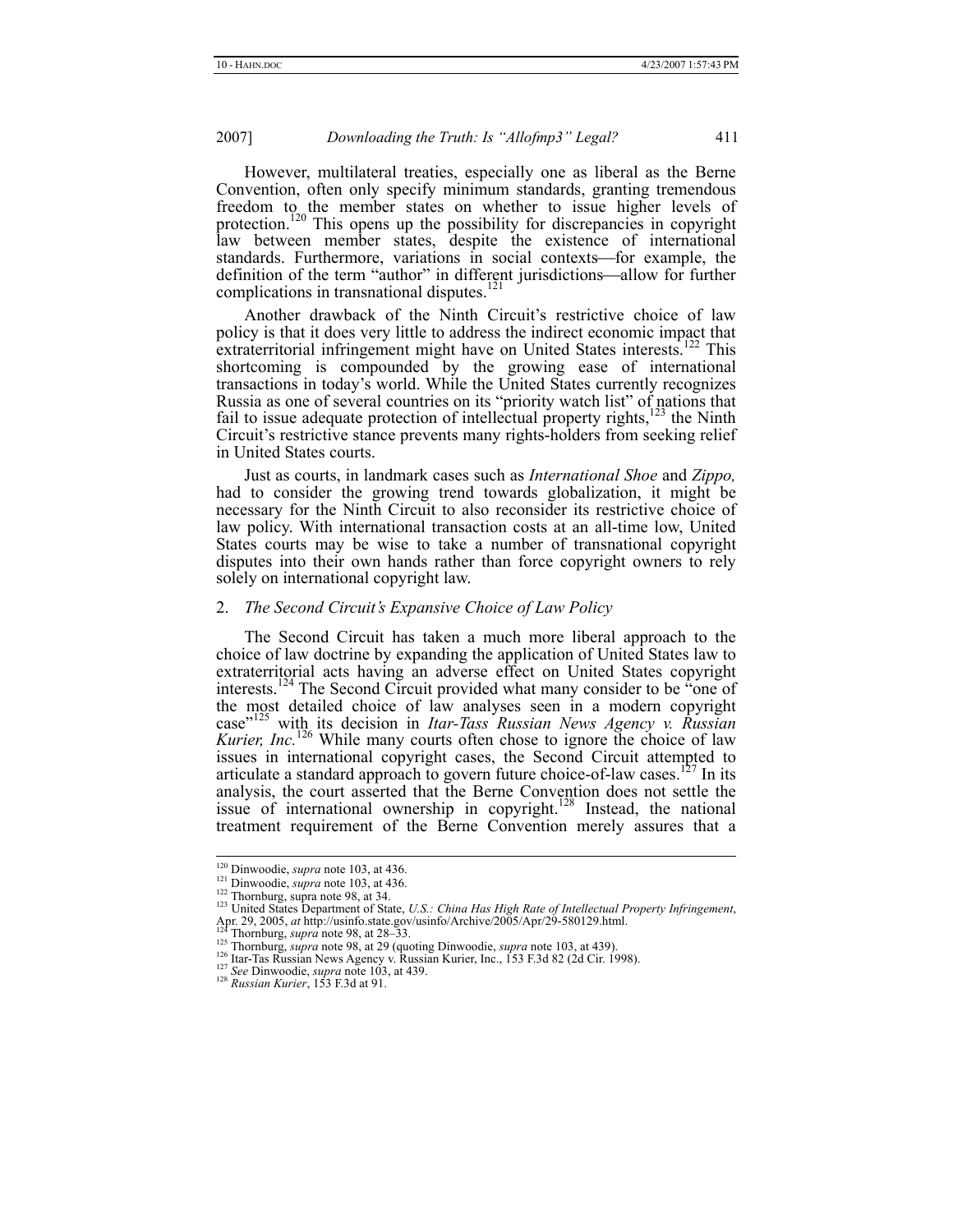nation's applicable copyright law will be applied uniformly to foreign and domestic authors alike.<sup>129</sup> The court held that choice of law should be determined by the law of the country with "the most significant relationship to the property and the parties."<sup>130</sup>

This newly developed choice-of-law standard was applied by the Second Circuit in *Shaw v. Rizzoli International Publications*, *Inc.*<sup>131</sup> The *Rizzoli* case involved a defendant based in Italy that assembled and distributed a catalog in the United States and Italy containing Marilyn Monroe photographs entitled, "Marilyn Monroe. The Life. The Myth." The copyright owners of the photographs filed suit in United States courts, asserting that both domestic and Italian distributions were actionable under United States copyright law.<sup>133</sup> Rizzoli moved for partial summary judgment, contesting that the distribution of the photograph catalog in Italy did not constitute subject matter under United States copyright law.134 The court held that, under the new analysis, only one single "predicate act" in the United States was required to implicate United States copyright law.<sup>135</sup> Therefore, while the Italian distribution of the catalog—entirely compiled and printed in Italy—failed to satisfy the predicate act requirement, the court held that the distribution of the work in the United States could constitute infringement under United States copyright law.<sup>136</sup>

The Second Circuit took another opportunity to expand the choice of law doctrine in *Films by Jove, Inc. v. Berov*. 137 In *Berov*, plaintiffs brought suit for copyright infringement in the United States against a Russian publishing group.<sup>138</sup> The works in question were approximately fifteen hundred animated films created by Plaintiff, a former Soviet state-owned film studio.<sup>139</sup> Despite the applicability of Russian copyright law, the United States district court held that it was an appropriate forum to resolve the copyright ownership issues under international copyright law.<sup>140</sup> Essentially, the district court further expanded the choice of law doctrine by holding that it was capable of interpreting and applying Russian copyright  $law.<sup>141</sup>$ 

There is little doubt that many United States copyright owners would greatly benefit from the Second Circuit's expansion of the choice-of-law doctrine in international copyright cases. The expansive policy of the Second Circuit would not only enable rights-holders to seek relief in United States courts, but it would also subject many defendants to the more

- 
- 
- 
- 

- 
- 

<sup>&</sup>lt;sup>129</sup> *Id.* at 89.<br>
<sup>130</sup> *Id.* at 90.<br>
<sup>131</sup> Shaw v. Rizzoli Int'l Publ'ns, Inc., 1999 U.S. Dist. LEXIS 3233 (S.D.N.Y. 1999).<br>
<sup>131</sup> *Id.* at \*5–\*7.<br>
<sup>134</sup> *Id.* at \*6–\*7.<br>
<sup>134</sup> *Id.* at \*8.<br>
<sup>135</sup> *Id.* at \*8.<br>
<sup>136</sup>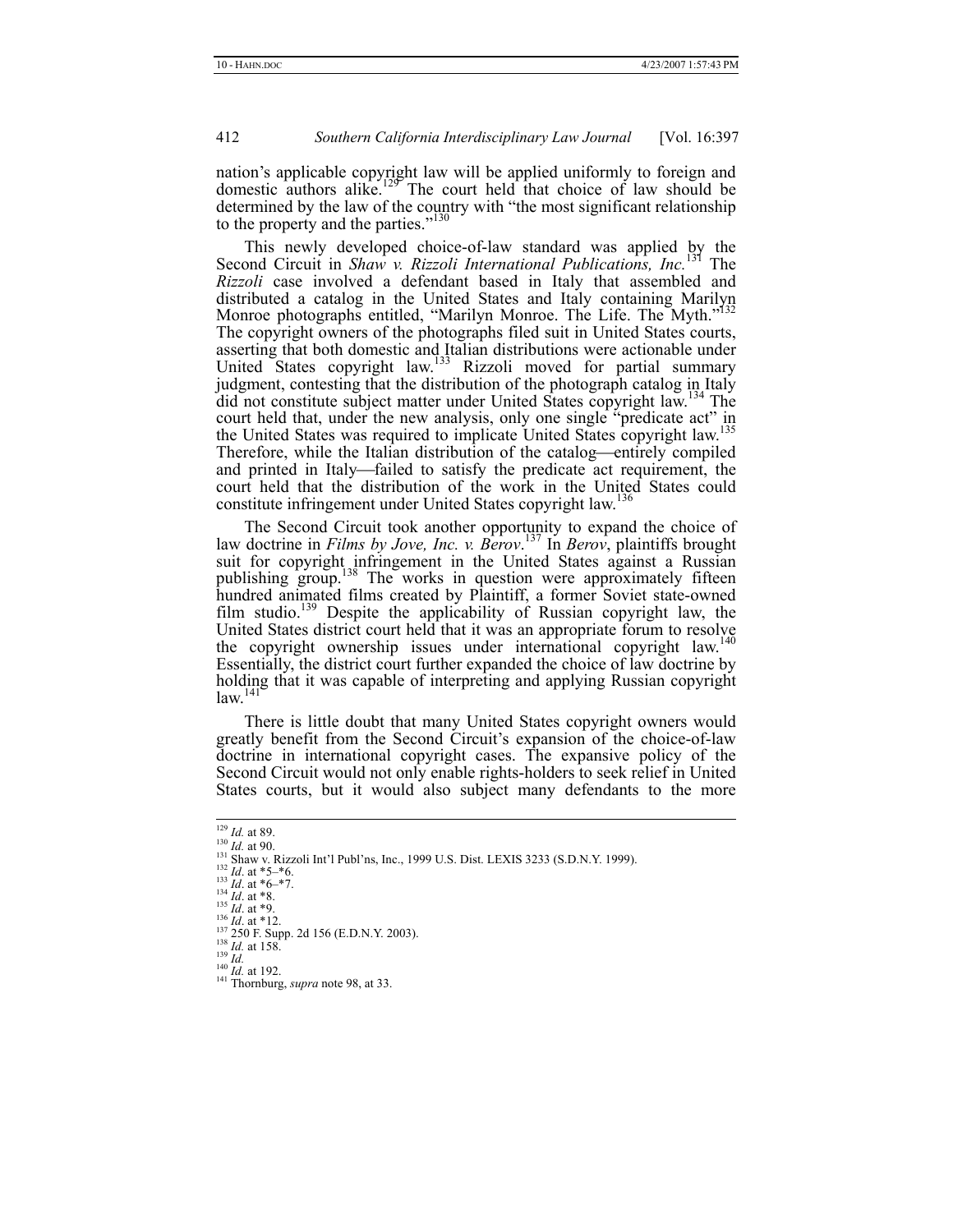stringent standards of United States copyright law. Nevertheless, the policy poses significant risks as well. One of those risks is the threat that the expansion of jurisdiction by United States courts in international disputes will undermine the authority of foreign courts.<sup>142</sup> Foreign courts have an inherent right to decide international disputes where the infringing action occurred within their jurisdiction. By allowing United States courts to decide more international disputes—including sometimes interpreting foreign legislature—the United States is effectively taking away that right. The Second Circuit's choice of law policy, therefore, bears the significant risk of leading to judicial cacophony amongst several nations.

#### 3. *The Choice-of-Law Doctrine Applied to Allofmp3*

Choice-of-law will undoubtedly be a critical issue in the RIAA's upcoming lawsuit against Allofmp3 in the United States. Given the large discrepancy between the circuits regarding choice-of-law in international copyright cases, the issue will likely be decided based on the venue of the case. It is therefore no surprise that the RIAA chose to file its lawsuit in the Second Circuit, where an expansive choice of law policy is likely to be applied. Applying the Second Circuit's policy, it is probable that the court would accept the case. Furthermore, as illustrated in *Rizzoli*, the court would also likely apply United States copyright law since Allofmp3 engages in the distribution of copyrighted works within the United States. Assuming this is the case, the next issue is whether Allofmp3 will be found guilty of copyright infringement under United States copyright law.

#### C. ALLOFMP3 AND COPYRIGHT INFRINGEMENT UNDER UNITED STATES COPYRIGHT LAW

There are three forms of copyright infringement under United States copyright law: direct, contributory, and vicarious. Direct infringement requires the "unauthorized exercise of one of the exclusive rights of the copyright holder."<sup>143</sup> There is no intent or any particular state of mind required under direct infringement.144 This form of strict liability for copyright infringement is a bit surprising, especially considering that the RIAA admits that direct infringers are often unaware of committing any wrongdoing. $<sup>1</sup>$ </sup>

Contributory infringement is copyright law's equivalent to the criminal act of aiding and abetting,  $146$  and it is founded on the theory that "one who

<sup>&</sup>lt;sup>142</sup> *See* Thornburg, *supra* note 98, at 34.<br><sup>143</sup> Religious Tech. Ctr. v. Netcom On-line Comm. Servs., Inc., 907 F. Supp. 1361, 1367 (N.D. Cal.

<sup>1995).&</sup>lt;br><sup>144</sup> *Id.*<br><sup>145</sup> Fedock, Note, *supra* note 51, at 959 (citing Recording Industry Association of America, *Backgrounder News Memo Debunking Myths Raised by Verizon in Court Dispute, <i>at* 

http://www.riaa.com/news/filings/verizon\_backgrounder.asp). In a case involving file-sharing software, the RIAA stated that "the majority of the users [of the various file-sharing programs] were unable to tell what files they were sharing, and sometimes incorrectly assumed they were not sharing any files when in fact they were sharing all [of the] files on their hard drive." Fedock, Note, *supra* note 51, at 959.<br><sup>146</sup> Fedock, Note, *supra* note 51, at 959 (citing *In re* Aimster Copyright Litig., 334 F.3d at 651).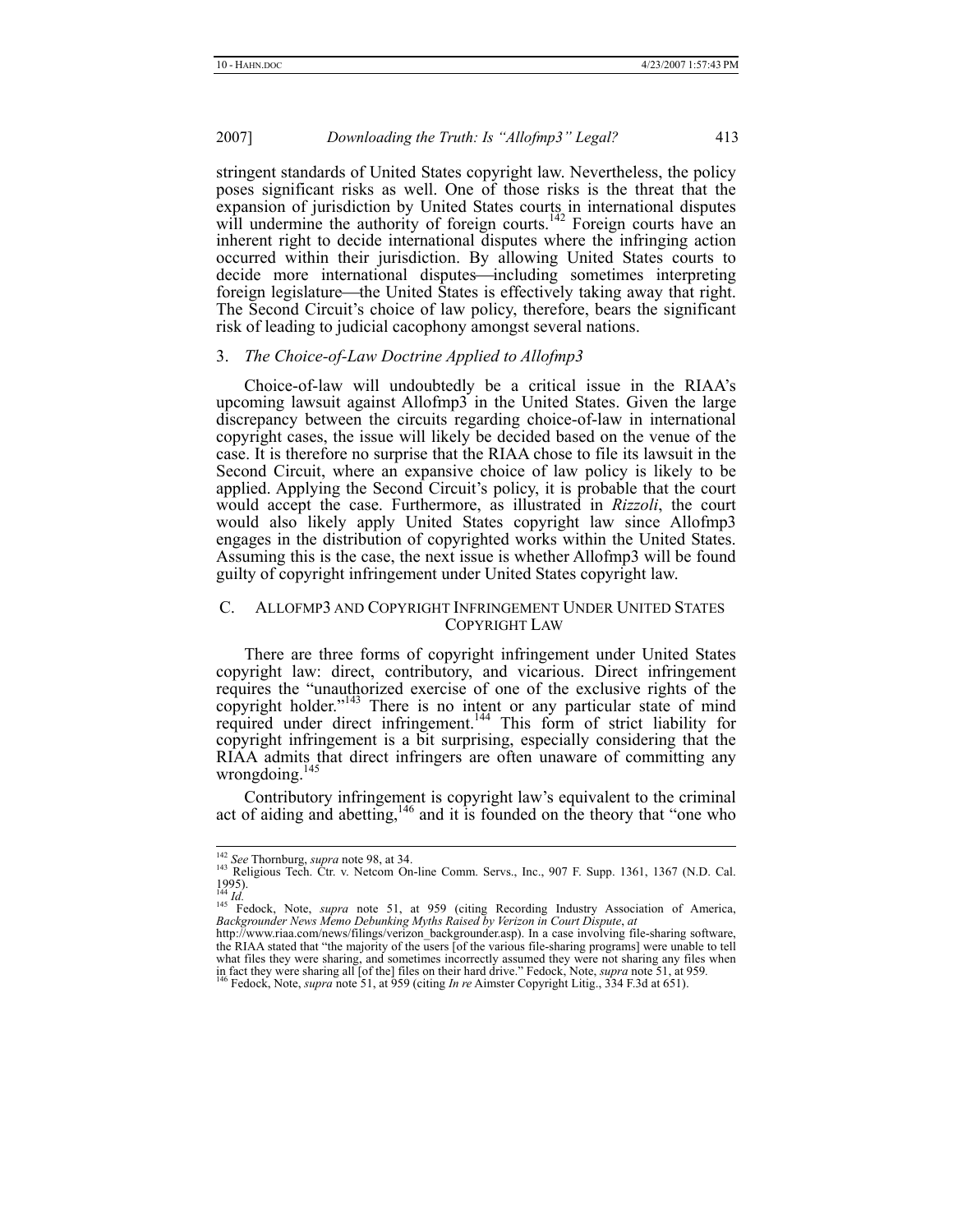directly contributes to another's infringement should be held liable."<sup>147</sup> In order to prevail under contributory infringement, a copyright holder must first establish that another has directly infringed upon his copyright.<sup>148</sup> The owner must then establish that, with knowledge of the infringing activity,<br>where must then establish that, with knowledge of the infringing activity, the defendant induces, causes, or materially contributes to the conduct. The knowledge requirement is objective and applies when the defendant knows or has reason to know of the infringing activity.

Vicarious infringement, derived from the legal principle of *respondeat*  superior,<sup>151</sup> is similar to contributory infringement in that both involve a third party. Therefore, a copyright owner claiming vicarious infringement must first establish that another has directly infringed upon his copyright.<sup>152</sup> Once established, vicarious liability exists "when (1) the defendant has the right and ability to supervise the infringing conduct [of another] and (2) the defendant has an obvious and direct financial interest in the infringement."<sup>153</sup>

Secondary copyright infringement, namely contributory and vicarious infringement, has been brought to the forefront as courts have had to deal with the recent string of P2P cases. In *Metro-Goldwyn-Mayer Studios, Inc. v. Grokster, Ltd.*,<sup>154</sup> Grokster, a P2P software company, argued that it could not be liable for secondary liability because its software was designed in such a way that it was impossible for the company to gain knowledge of any specific infringing actions, even though ninety percent of files being transferred were copyrighted works.155 Grokster, relying on *Sony Corp. v.*  Universal City Studios,<sup>156</sup> further contended that its software was capable of substantial noninfringing uses.157 In *Sony*, the Supreme Court held that Sony, a distributor of a product with infringing uses, would not be liable for secondary liability since its product was also capable of substantial noninfringing uses.158 However, the Supreme Court in *Grokster* held that *Sony'*s limitation on secondary liability did not mean that a defendant could never be held liable for secondary infringement simply because its product was capable of substantial lawful use.<sup>159°</sup> Instead, a distributor may still be held liable if evidence supports that there is an actual intent to cause

<sup>&</sup>lt;sup>147</sup> Sega Enters. Ltd., v. Maphia, 948 F. Supp. 923, 932 (N.D. Cal. 1996).<br><sup>148</sup> Id.<br><sup>149</sup> Gershwin Publ'g Corp. v. Columbia Artists Mgmt., Inc., 443 F.2d 1159, 1162 (2d Cir. 1971).<br><sup>150</sup> *Maphia*, 948 F. Supp. at 933.<br><sup>1</sup> Cherry Auction, Inc., 76 F.3d 259, 262 (9th Cir. 1996)). Respondeat superior is the principle that holds

an employer responsible for the actions of its employees.<br>
<sup>153</sup> *Id.*<br>
<sup>153</sup> Gordon v. Nextel Comme'ns., 345 F.3d 922, 925 (6th Cir. 2003).<br>
<sup>154</sup> Metro-Goldwyn-Mayer Studios, Inc. v. Grokster, Ltd., 545 U.S. 913 (2005).

<sup>&</sup>lt;sup>157</sup> Grokster, 545 U.S. at 922–23.<br><sup>158</sup> Although the majority of VCR owners used the product to infringe on copyrights, Sony was not held liable for secondary copyright infringement because its product had substantial noninfringing uses and there was no evidence that the company intended to market its product's infringing uses. *Sony*, 464 U.S. at 456. <sup>159</sup> *Grokster*, 545 U.S. at 933–34.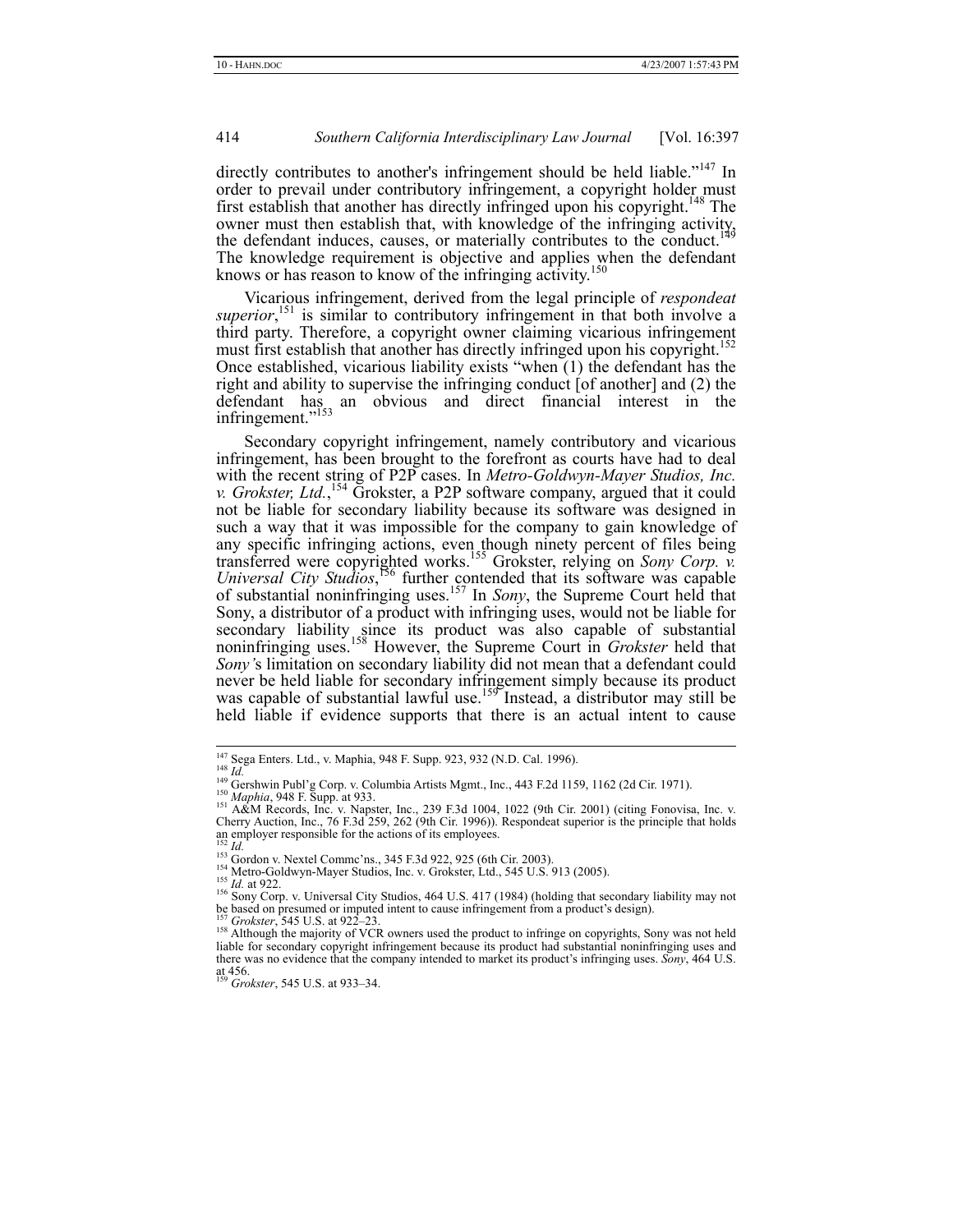infringing use.160 The *Grokster* case therefore established that the intent of the defendant is an important factor in secondary copyright infringement analysis.

The RIAA's strongest claim against Allofmp3 is for direct infringement. Allofmp3 would be liable under direct infringement due to its unauthorized reproduction and distribution of copyrighted works, which are exclusive rights of both the record labels and song writers. Furthermore, given that direct infringement is a strict liability cause of action, the RIAA should have no problems establishing a prima facie case against Allofmp3 for this claim.

For a claim of contributory infringement, the RIAA would first need to identify an Allofmp3 user located in the United States in order to establish that a copyright has been directly infringed upon. The trade group would then need to establish that Allofmp3, with knowledge of its users' infringing activity, induces, causes, or materially contributes to the user's conduct. There is no question that Allofmp3 materially contributes to the user's conduct simply by making the copyrighted works available. However, since this is not a strict-liability cause of action, the issue will be whether Allofmp3 possesses knowledge of its users' infringement. As a result, Allofmp3's claims that it "does not possess information on the laws of each particular country<sup>7161</sup> plays a greater role in the company's defense against this claim. However, as in *Grokster*, the RIAA would likely prevail if it can show that Allofmp3 has the intention of appealing to infringing users in the United States. Furthermore, the RIAA can also prevail if it can show that Allofmp3 has reason to know of its users' infringement. At the very least, Allofmp3's purposeful availment to the United States should make the company responsible for becoming familiar with United States copyright law. It would therefore be surprising if Allofmp3 were able to escape liability through active avoidance. For those reasons, it is likely that a United States court will find that Allofmp3 is liable for contributory copyright infringement.

Vicarious infringement, similar to contributory infringement, first requires the existence of an Allofmp3 user located within the United States. Once this has been established, the RIAA must then establish that Allofmp3 has the right and ability to supervise the infringing conduct and that the company has an obvious and direct financial interest in the infringement. It is clear that Allofmp3, a profitable online music store, has an obvious and direct financial interest in its users's infringement. The issue of vicarious infringement will likely rest on whether Allofmp3 has the ability to supervise its users. As Allofmp3 is not an Internet service provider; rather its users are merely customers in a commercial online store and therefore likely possess limited privacy rights, it is likely that Allofmp3 has the right to supervise its users. While one of the benefits of the Internet is its

<sup>&</sup>lt;sup>160</sup> See id. In Grokster, there was evidence that defendant marketed itself to users as a replacement to Napster, another peer-to-peer software company that had recently been found guilty of copyright<br>infining metric of a state of the state of the state of the state of the state of the state of the state of the state of the

<sup>&</sup>lt;sup>1</sup> Is it legal to download music from Allofmp3, supra note 11.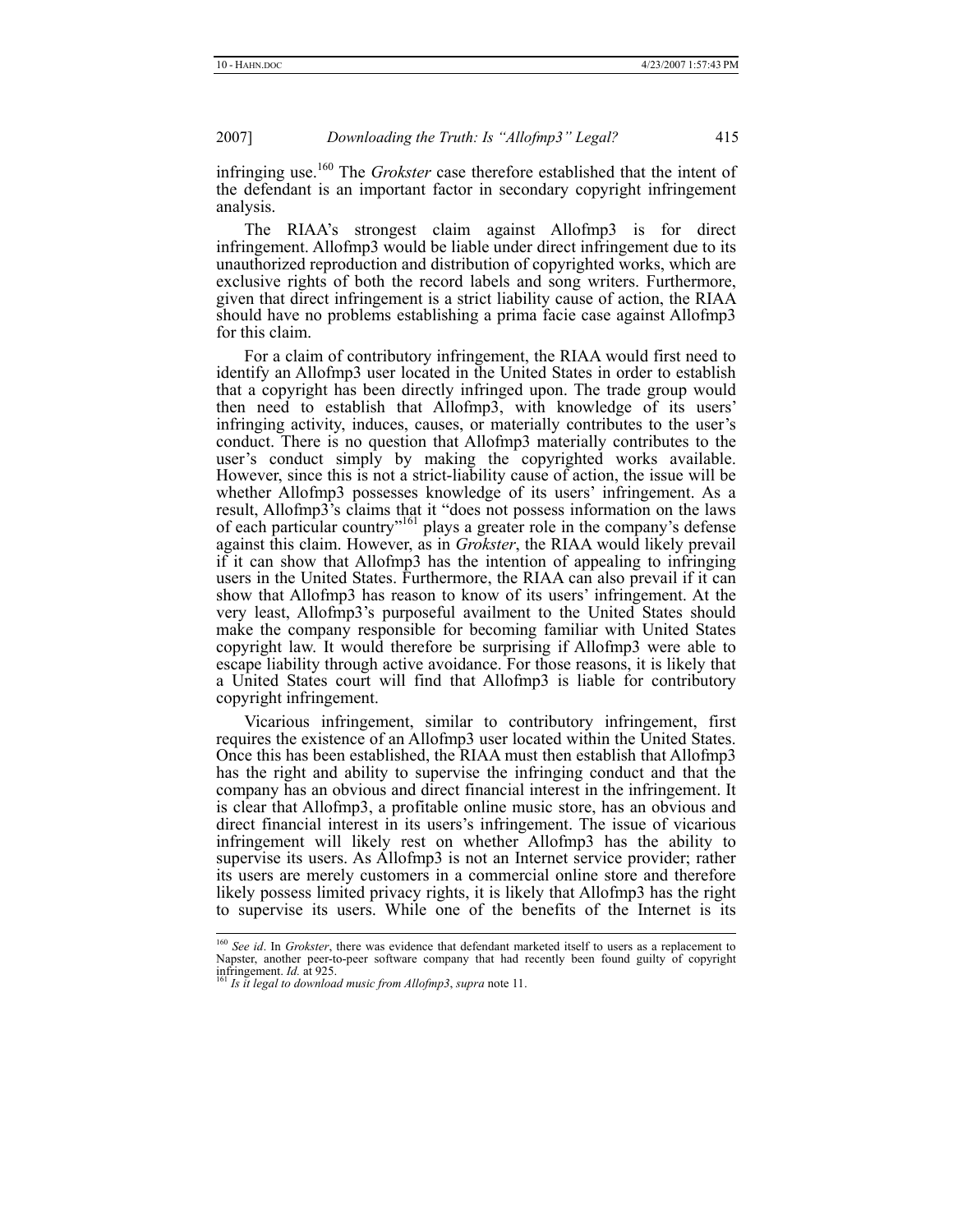ubiquitous nature—where information is freely available to anyone regardless of their location—this borderless nature can present issues as well. It might be difficult for Allofmp3 to restrict access of its services to users in foreign countries, such as the United States.<sup>16</sup>

While Allofmp3 could employ filtering techniques based on a user's Internet Protocol address, this tactic has not been proven to be entirely effective.<sup>163</sup> Additional measures to further restrict access have varying efficacy rates. For example, one method involves asking users to state their nationality—this particular method raises considerable honesty issues.<sup>164</sup> Furthermore, there is a possibility that measures meant to restrict access to Allofmp3's website by foreign users might also mistakenly restrict access to legitimate users as well.<sup>165</sup> While a court may still find that Allofmp3 is liable for vicarious copyright infringement, the RIAA will likely have the greatest difficulty with this claim.

It is likely that a court will find that Allofmp3 is liable for direct copyright infringement, with contributory and vicarious liability also likely to be shown. However, the next issue turns on the enforceability of such a United States court order. This question is especially critical given the foreign nature of the case—it is uncertain whether Allofmp3 has any assets in the United States for the court to award. By filing a lawsuit, however, the RIAA has shown that it is willing to invest in an expensive legal battle against a foreign-based company, even when an enforceable judgment is questionable at best. The question becomes: will Russia recognize and enforce any judgment granted against Allofmp3 by a United States court?

#### D. ENFORCEMENT ISSUES

In order to have a judgment recognized by a foreign jurisdiction, a court's exercise of jurisdiction must not be seen as exorbitant by foreign nations.166 Applied to the case at hand, the Russian Federation must not deem a United States court's exercise of jurisdiction over Allofmp3 to be excessive in order for the judgment to have any binding effect in Russia.

The likelihood of foreign enforcement of a court judgment also depends on the type of relief granted. There is great resistance, for example, towards enforcing preliminary injunctions abroad since this type of remedy is not based on a full trial on the merits.<sup>167</sup> In the copyright

 <sup>162</sup> *See* Yahoo! Inc. v. La Ligue Contre le Racisme et l'Antisemitisme, 433 F.3d 1199, 1203 (9th Cir. 2006). In this case, a French court ordered Yahoo!, a U.S. Internet company, to restrict access to pages containing Nazi propaganda from French Internet users.

Id. (stating that Yahoo! was only able to restrict access to 70% of its users located in France using this tactic).

<sup>&</sup>lt;sup>164</sup> *Id.* at 1216–17. The court did not rule on the validity of Yahoo!'s claim that restricting access to 165 *Id.* at 1216–17. The court did not rule on the validity of Yahoo!'s claim that restricting access to French Internet users could also potentially restrict access to Internet users in the United States. *Id*. at

<sup>1217.</sup>  166 Symposium, *2003 Stanford Law & Technology Association Conference: Ideas Without Boundaries: Creating and Protecting Intellectual Property in the International Arena: Copyright's Long Arm: Enforcing U.S. Copyrights Abroad*, 24 LOY. L.A. ENT. L. REV. 45, 47–48 (2004). 167 *Id.* at 48.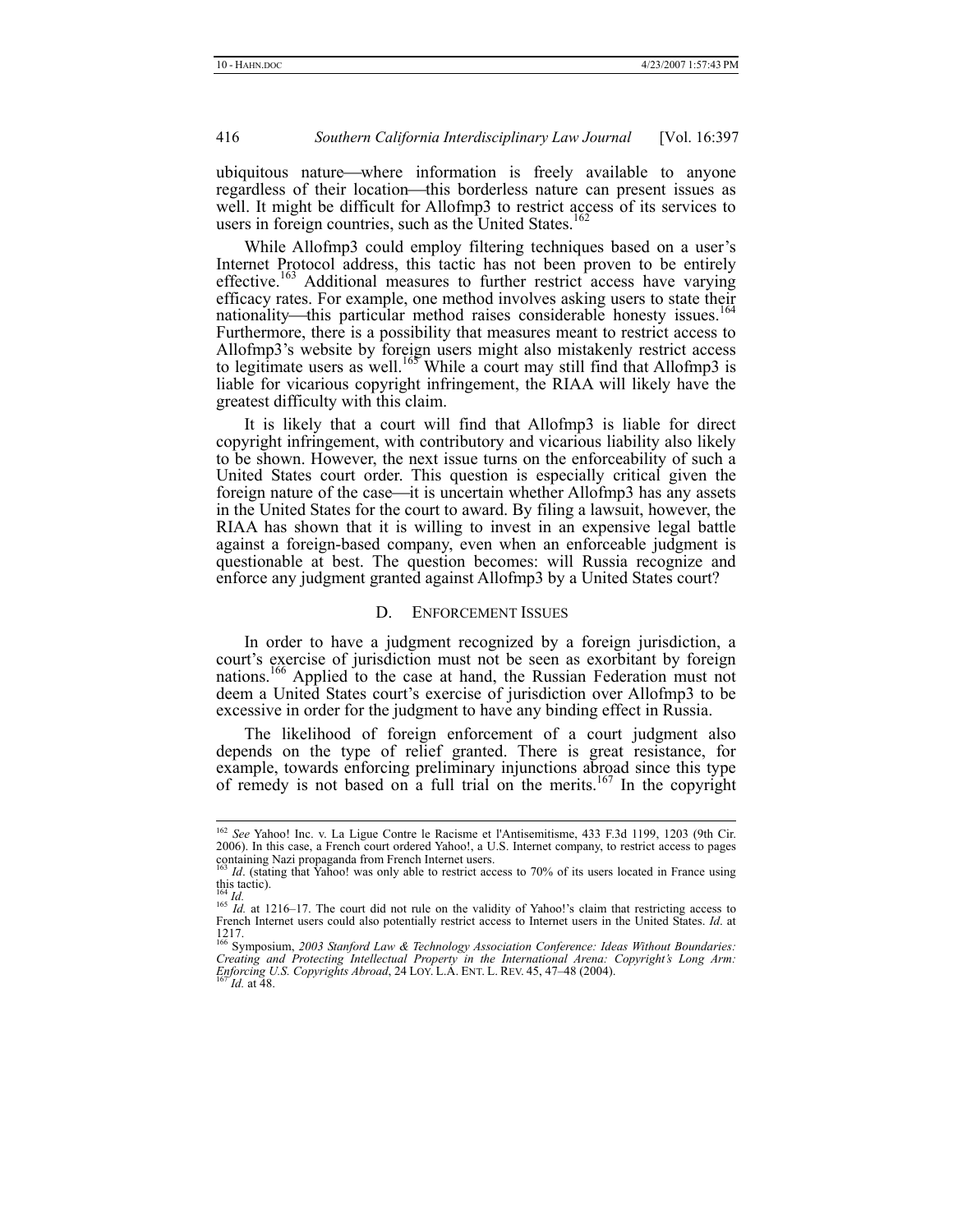realm, even permanent injunctions would be difficult to enforce in a foreign jurisdiction since intellectual property rights are territorial in nature<sup>168</sup> as copyright infringement under United States copyright law might not necessarily be copyright infringement under another nation's copyright law. As a result, it would be extremely difficult for the RIAA to obtain any type of injunction against Allofmp3 in Russia.

While a United States court would have the authority to award local damages to the RIAA, it is unclear whether the Russian company has any local assets in the United States to award. While the RIAA could seek damages in Russia, this would present even more enforcement issues for the trade group. Given the territorial nature of intellectual property rights, a United States court seeking to award foreign monetary damages for infringement occurring outside of the United States would be required to apply the respective foreign country's laws, which would likely alter the court's judgment.<sup>169</sup> Another option, however, would be to seek assets in other jurisdictions where enforceability of the United States judgment is likely. For example, if the RIAA could enforce the United States judgment in any member state of the European Union, it could then seek assets of Allofmp3 throughout Europe.<sup>170</sup> These assets can range from capital, stocks, intellectual property rights, or even domain names registered in the European country.

While it is certainly possible for the RIAA to obtain a judgment against Allofmp3 in the United States, enforcement of that judgment will likely pose a significant obstacle for the trade group. As a result, the RIAA may find that an appeal to international intellectual property laws, such as bilateral agreements and international trade organizations, may be its most effective remedy.

# IV. INTERNATIONAL INTELLECTUAL PROPERTY LAWS

The Berne Convention, originally started as a ten-nation agreement in 1886 designed to recognize copyright protection across national boundaries, $171$  and has since become the premier multilateral copyright treaty.172 The Berne Convention has been adopted by all of the world's most influential countries, with the United States joining in 1989 and the Russian Federation in 1995.<sup>173</sup>

#### A. THE BERNE CONVENTION

The Berne Convention is well known for its strong stance against copyright formalities. While United States copyright law was traditionally formed on strict formalities, such as the notice requirement, the Berne

<sup>&</sup>lt;sup>168</sup> *See id.*<br><sup>169</sup> *Id.* at 50.<br><sup>170</sup> *Id.* at 51.<br><sup>171</sup> NIMMER ON COPYRIGHT, *supra* note 45, § 17.01[B][1] at 17-5.<br><sup>171</sup> NIMMER ON COPYRIGHT, *supra* note 45, § 17.01[B][2] at 17-11.<br><sup>173</sup> NIMMER ON COPYRIGHT, *supr*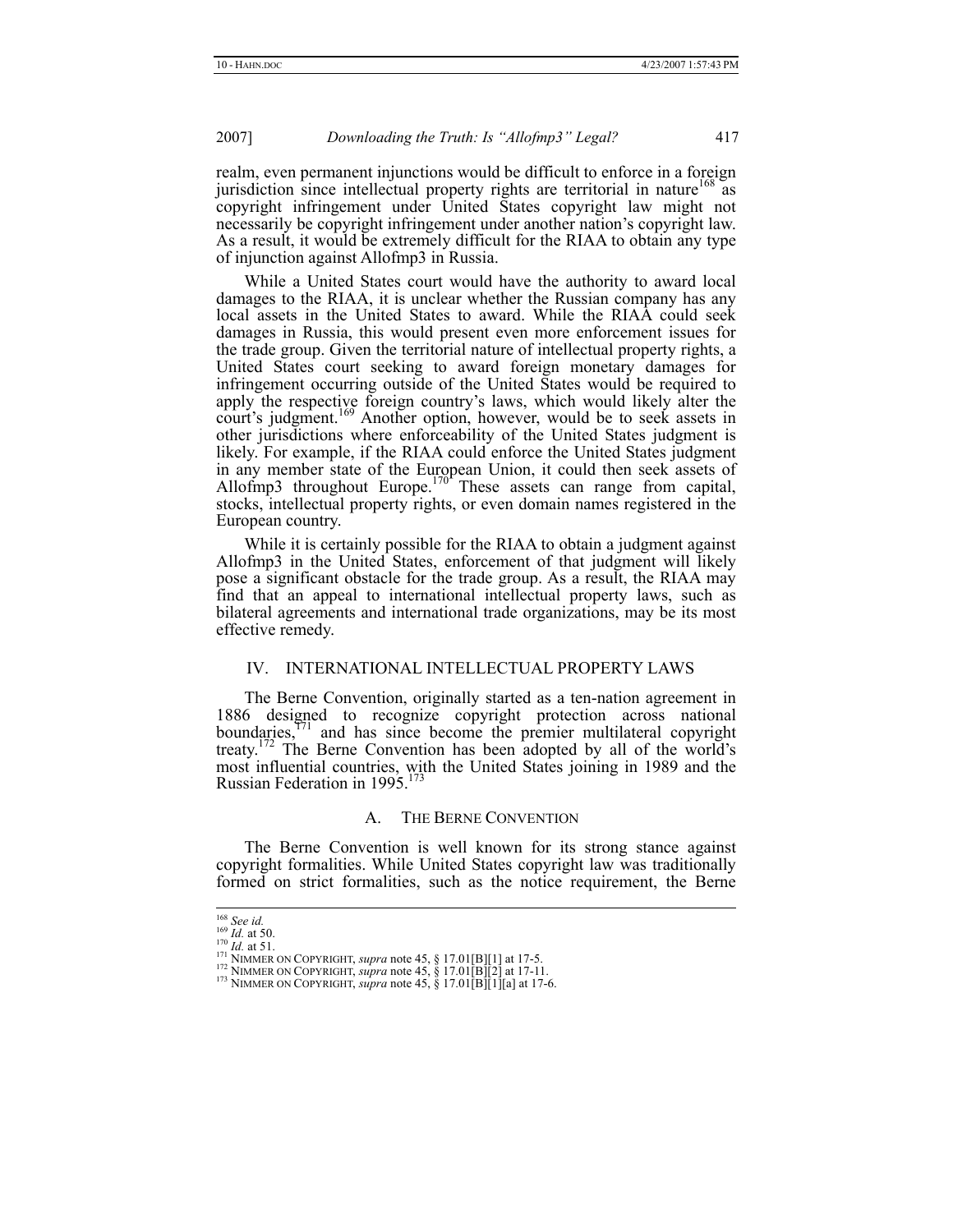Convention specifically states that "the enjoyment and the exercise of [copyright] shall not be subject to any formality."<sup>174</sup> Instead, the Berne Convention requires both minimum standards and national treatment for all countries in the Berne Union.

Ideally, under these bilateral agreements, foreign copyright owners would be granted similar protections in the United States as American copyright owners were afforded in that foreign country.<sup>175</sup> The Berne Convention's minimum standards requirement, however, simply provides a standard baseline that Berne nations must accord to Berne nation claimants.<sup>176</sup> It is up to each member state to decide whether it will provide a higher level of protection for intellectual property rights-holders.<sup>177</sup> The Convention's national treatment requirement provides that member states must accord to foreign authors the same protection for their works that they provide their own authors.<sup>178</sup> Therefore, while national treatment provides equal protection for domestic and foreign authors while applying the member state's copyright law-it does not provide rights-holders with the protection that they would have received in their home state. Since copyright law differs greatly between nations, bilateral agreements do not always provide intellectual property rights-holders with the protection that one might expect.<sup>17</sup>

One way to increase the effectiveness of bilateral agreements is through the application of intergovernmental pressure.<sup>180</sup> Powerful organizations, such as the RIAA, can and should lobby the United States government to apply pressure on Russia for stricter enforcement of copyright laws.<sup>181</sup> One instrument that the United States may utilize to protect the interests of its rights-holders is the 1990 Agreement on Trade Relations (Trade Agreement).<sup>182</sup> Under this agreement, Russia is obliged to enforce its domestic copyright laws while also honoring its international copyright commitments.<sup>183</sup> The Trade Agreement has also created "appropriate channels" for both parties to discuss the interpretation and enforcement of copyright laws.<sup>184</sup> One effective way to ensure that the United States takes advantage of the opportunities afforded by the 1990 Agreement on Trade Relations is to approach the Office of the United States Trade Representative (USTR).

- 
- 
- <sup>174</sup> NIMMER ON COPYRIGHT, *supra* note 45, § 17.01[B][1][a] at 17-6.<br><sup>175</sup> NIMMER ON COPYRIGHT, *supra* note 45, § 17.01[B][1][a] at 17-7.<br><sup>176</sup> NIMMER ON COPYRIGHT, *supra* note 45, § 17.01[B][1][a] at 17-7.<br><sup>177</sup> *See*
- 
- 
- 
-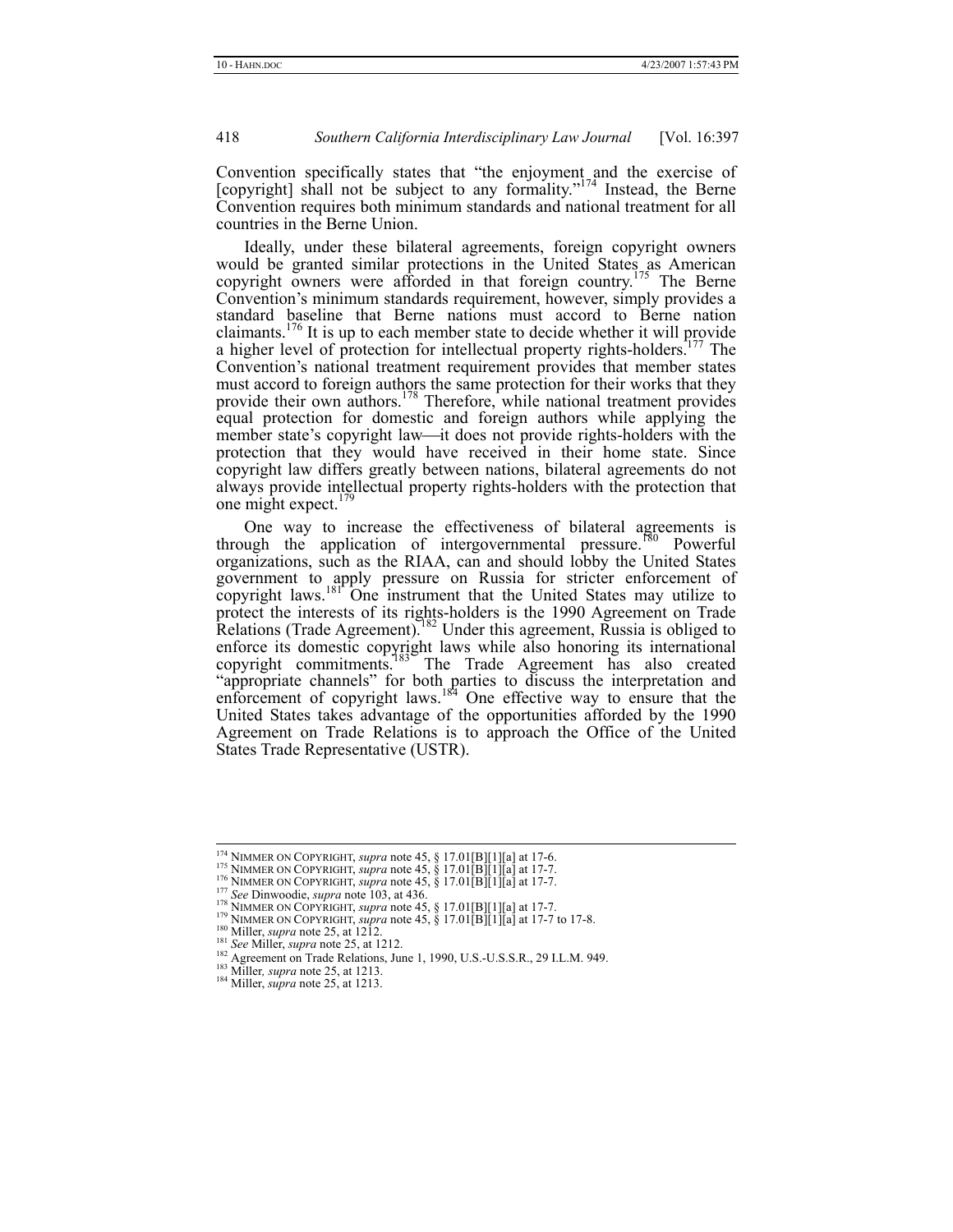#### B. UNITED STATES TRADE REPRESENTATIVE (USTR)

The RIAA and other intellectual property groups recently petitioned the USTR to apply pressure on the Russian government to strengthen its copyright laws by designating the country as a Priority Foreign Country (PFC).185 The United States government, as part of an annual investigation, evaluates whether a foreign government's efforts to protect intellectual property are adequate.<sup>186</sup> The RIAA asked the government to use Special 301,<sup>187</sup> a process allowing the USTR to "issue trade sanctions or otherwise" limit market access against a country that inadequately protects United States intellectual property rights."<sup>188</sup> The RIAA recently issued a press release stating:

The U.S.-Russia relationship must be built upon a mutual understanding of shared obligations and the application of the rule of law. The effective protection of American intellectual property has been sorely lacking in Russia. This resolution is significant because it expresses the will of the U.S. Congress that Russia must take effective action against those who would steal America's knowledge-intensive intellectual property-based goods and services. We must not enter into political arrangements with countries ill-prepared to adequately protect our greatest economic assets.<sup>189</sup>

This threat of trade sanctions has proven to be effective against other nations in the past.<sup>190</sup> The United States, for example, was very aggressive when China engaged in widespread piracy, threatening trade sanctions numerous times.<sup>191</sup> Despite the effectiveness of this tactic, however, the United States has been historically reluctant to utilize such a strategy against Russia.<sup>192</sup>

 <sup>185</sup> Recording Industry Association of America, *RIAA And Other Property Groups Ask U.S. Government To Cite Russia For Inadequate Intellectual Property Protections, Designate Nation As A 'Priority Foreign Country' Under Annual Trade Privileges Laws*, Feb. 16, 2006, *at* 

http://www.riaa.com/news/newsletter/021306.asp.

<sup>186</sup> *Id.*<br><sup>187</sup> *Id.*<br><sup>187</sup> *Id.* 188 Connie Neigel, *Piracy in Russia and China: A Different U.S. Reaction*, 63 LAW & CONTEMP. PROBS. 179, 188 (Autumn 2000). 189 Recording Industry Association of America, *RIAA Lauds Senate Passage Of Measure To Stop* 

Russian Intellectual Property Theft, Dec. 22, 2005, at http://www.riaa.com/news/newsletter/122205.asp.<br><sup>190</sup> See Neigel, *supra* note 188, at 196–98 (describing the U.S.'s trade restrictions against China); see *also See Neigel, supra note 188, at 196–98 (describing the U.S.'s trade restrictions against China); see also Eric Bangeman, <i>RIAA's next big target: Russia*, ARS TECHNICA, Dec. 27, 2005,

http://arstechnica.com/news.ars/post/20051227-5849.html. Recently, the United States and Australia signed a historic free-trade agreement after Australia agreed to pass and enforce laws very similar to the Digital Millennium Copyright Act in the U.S. *See id.* 191 Wayne M. Morrison, *China-U.S. Trade Issues*, CRS ISSUE BRIEF IB91121 FOR CONGRESS, Apr. 13,

<sup>2001,</sup> *available at* http://cnie.org/NLE/CRSreports/Economics/econ-35.cfm. The United States threatened to impose trade sanctions on China in November 1991 and February 1995 before last-minute negotiations resulted in an agreement between the two nations. *Id.* <sup>192</sup> *See* Neigel, *supra* note 188, at 197.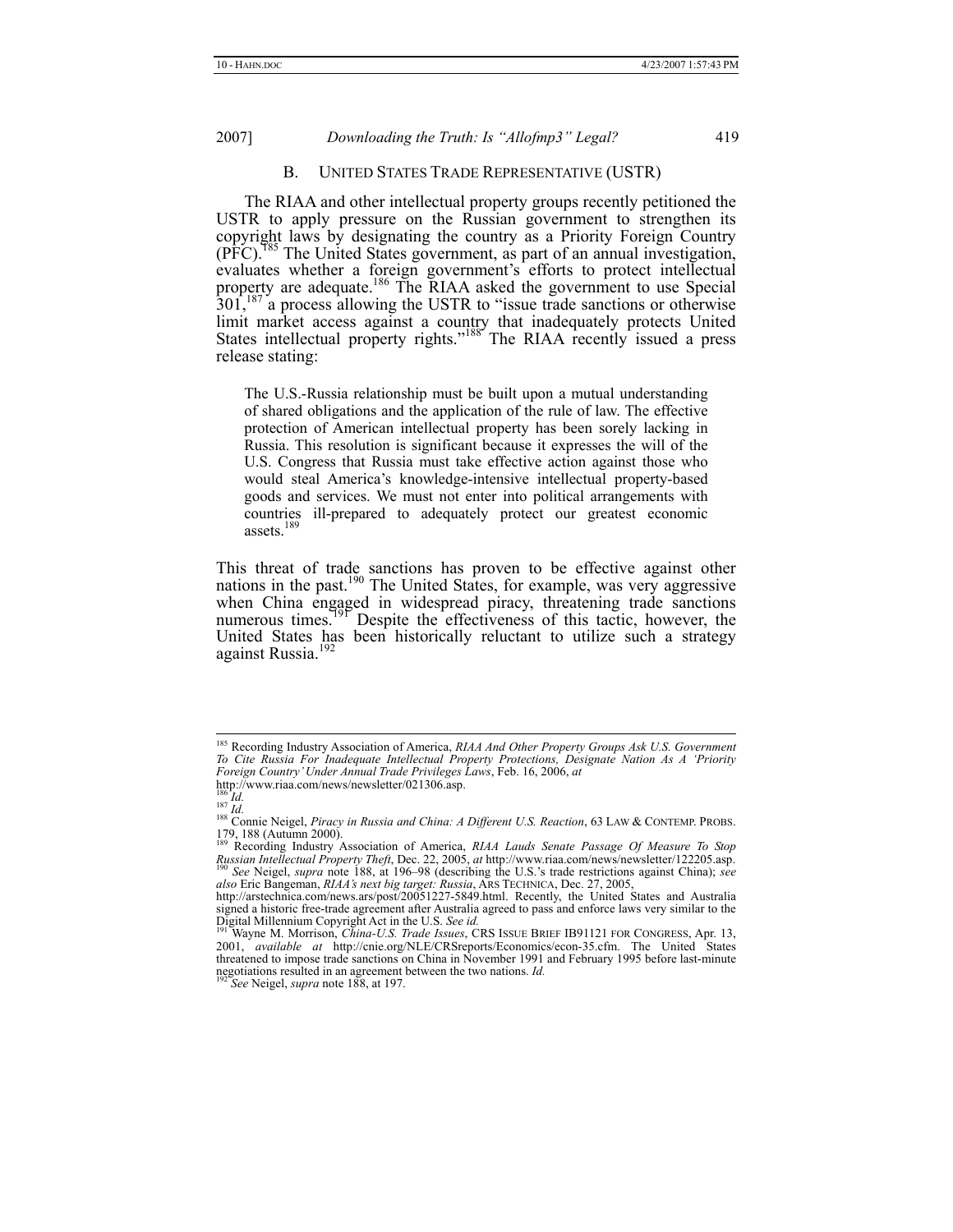The United States has placed Russia on several "Watch Lists" in the past, including the USTR Priority Watch List,<sup>193</sup> but the USTR has never elevated the nation to the Priority Foreign Country List or threatened trade sanctions.<sup>194</sup> Perhaps one of the primary reasons for this reluctance was the then-recent collapse of the Soviet Union.<sup>195</sup> The United States was a strong supporter of newly empowered President Yeltsin and was afraid that trade sanctions might have devastating effects on the Russian economy—perhaps even resulting in the nation's reversion to communism.<sup>196</sup> Nevertheless, the RIAA's recent petition to the USTR has forced the United States to reconsider the threat of trade sanctions against Russia. It will be interesting to see whether the United States will continue its reluctance to impose trade sanctions on Russia, at the expense of its own intellectual property system.

#### C. WORLD TRADE ORGANIZATION (WTO)

Another possible avenue for remedy for the RIAA is the WTO, the only global international organization dealing with the rules of trade between nations.<sup>197</sup> Established in 1995 under the WTO Agreement, the WTO is the successor to the General Agreement on Tariffs and Trade (GATT).<sup>198</sup> Two of the most important annexes included in the WTO Agreement are the Agreement on Trade-Related Aspects of Intellectual Property Rights (TRIPS),199 and the Understanding on Rules and Procedures Governing the Settlement of Disputes  $(DSU)<sup>200</sup>$ 

TRIPS essentially requires that all WTO members provide rightsholders with a minimum level of intellectual property protection and enforcement.<sup>201</sup> TRIPS also obligates all WTO members to update their laws as necessary in order to ensure compliance with key provisions of several international treaties, including the Berne Convention.

Furthermore, TRIPS provides for the settlement of disputes within the WTO by utilizing the DSU.<sup>203</sup> The DSU establishes a system of clearlydefined rules for resolving disputes, including a right to appellate review. Such a system allows for a more secure and predictable trading system.<sup>205</sup>

<sup>&</sup>lt;sup>193</sup> Miller, *supra* note 25, at 1213-14 ("The USTR first placed Russia on the "Priority Watch List" in 1997 because it believed that Russia was not fulfilling its obligations under the Trade Agreement.").<br><sup>194</sup> Neigel, *supra* note 188, at 197.<br><sup>196</sup> Neigel, *supra* note 188, at 197.<br><sup>196</sup> Neigel, *supra* note 188, at 197.

http://www.wto.org/english/thewto\_e/whatis\_e/whatis\_e.htm (last visited Jan. 5, 2007). 198 World Trade Organization, *The WTO in Brief: Part 1*, *at*

http://www.wto.org/english/thewto\_e/whatis\_e/inbrief\_e/inbr01\_e.htm (last visited Jan. 5, 2007). 199 *Agreement on Trade-Related Aspects of Intellectual Property Rights*, 33 I.L.M. 1125, 1197 (2004)

<sup>&</sup>lt;sup>199</sup> Agreement on Trade-Related Aspects of Intellectual Property Rights, 33 I.L.M. 1125, 1197 (2004)<br>[hereinafter TRIPS].

<sup>200</sup> *Understanding on Rules and Procedures Governing the Settlement of Disputes*, 33 I.L.M. 1125, 1226 (2004) [hereinafter DSU].<br>
<sup>201</sup> *See* TRIPS, *supra* note 199, arts. 41–49.<br>
<sup>202</sup> Miller, *supra* note 25, at 1218.

<sup>203</sup> Miller, *supra* note 25, at 1218.<br>
<sup>204</sup> *See DSU, supra* note 25, at 1218.<br>
<sup>204</sup> *See DSU, supra* note 200, at 1236–37, arts. 17–19.<br>
<sup>205</sup> World Trade Organization, *Understanding the WTO: Settling Disputes, at* 

http://www.wto.org/english/thewto\_e/whatis\_e/tif\_e/disp1\_e.htm (last visited Jan. 5, 2007).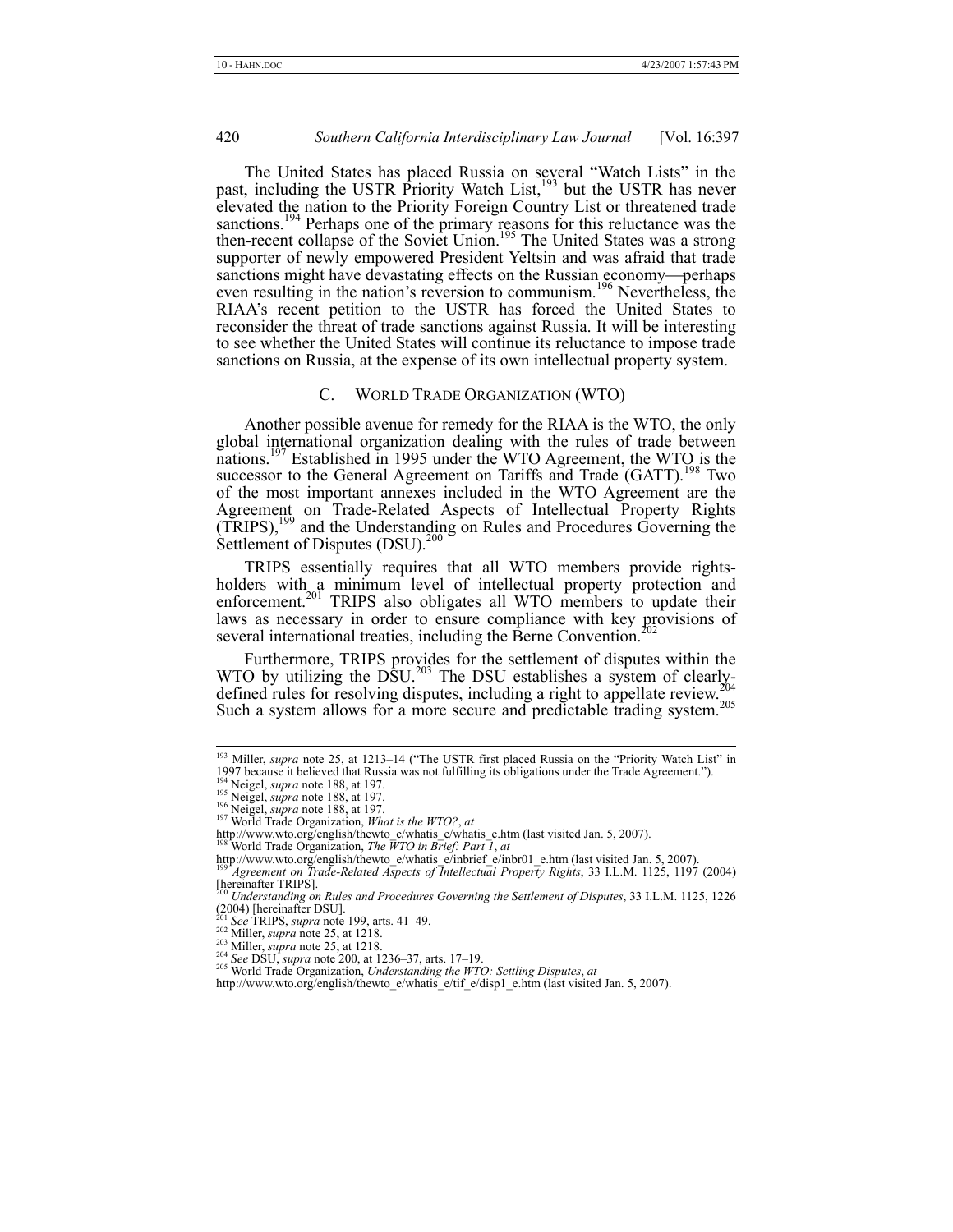Under the DSU, a panel is arranged to hear alleged violations of TRIPS where bilateral consultations have failed to resolve the dispute.<sup>206</sup> The panel then has nine months to make a ruling,<sup>207</sup> and this ruling is binding on all parties.<sup>208</sup> A WTO member that fails to update their national laws in accordance to the panel's suggestion is subject to pay the required compensation or the suspension of trade concessions between the complainant and the member state.<sup>209</sup>

Although still in its infancy, the DSU has already been useful in resolving several TRIPS disputes.<sup>210</sup> Through the creation of an adversarial litigation process that places an emphasis on integrity, the DSU has created a process that WTO member states view as legitimate.<sup>211</sup> This dispute resolution procedure is, however, only available to WTO member states. While Russia has applied for accession into the WTO, the nation has thus far only been granted observer status.<sup>212</sup> The accession process is as follows:

> The accession process is comprised of four steps: (1) The government applying for membership must disclose all aspects of its trade and economic policies that have a bearing on WTO agreements; (2) parallel bilateral talks begin between the prospective new member and individual countries; (3) the working party finalizes the terms of accession; (4) the final package, consisting of the report, protocol and lists of commitments, is presented to the WTO General Council or the Ministerial Conference.<sup>213</sup>

Accession to the WTO is finally complete once a two-thirds majority of WTO members vote in favor of the applicant.<sup>214</sup>

The Russian Federation is currently in the process of bilateral market access negotiations, the latest of which took place in March 2006.<sup>215</sup> More recently, the United States and Russia have agreed on a binding blueprint for Russia to follow when it addresses issues of piracy and enforcement of intellectual property rights.<sup>216</sup> This blueprint provides that both the United

http://www.wto.org/english/thewto\_e/whatis\_e/tif\_e/org6\_e.htm (last visited Jan. 5, 2007). 213 World Trade Organization, *How to Join the WTO: The Accession Process*, *at*

<sup>&</sup>lt;sup>206</sup> See DSU, *supra* note 200, at 1230, art. 6.<br><sup>206</sup> DSU, *supra* note 200, at 1273–38, art. 20.<br><sup>208</sup> See DSU, *supra* note 200, at 1238, art. 21(1).<br><sup>209</sup> DSU, *supra* note 25, at 1239–41, art. 22.<br><sup>210</sup> Miller, *supr* 

http://www.wto.org/english/thewto\_e/whatis\_e/tif\_e/org3\_e.htm (last visited Jan. 5, 2007).<br>
<sup>214</sup> *Id.* 215 World Trade Organization, *Accessions: Russian Federation*, *at*<br>
<sup>215</sup> World Trade Organization, *Accessions: Rus* 

http://www.wto.org/english/thewto\_e/acc\_e/a1\_russie\_e.htm (last visited Jan. 5, 2007). <sup>216</sup> Office of the United States Trade Representative, *Trade Facts: Results of Bilateral Negotiations on Russia's Accession to the World Trade Organization (WTO)*, Nov. 19, 2006, *available at* http://www.ustr.gov/assets/Document\_Library/Fact\_Sheets/2006/asset\_upload\_file151\_9980.pdf.